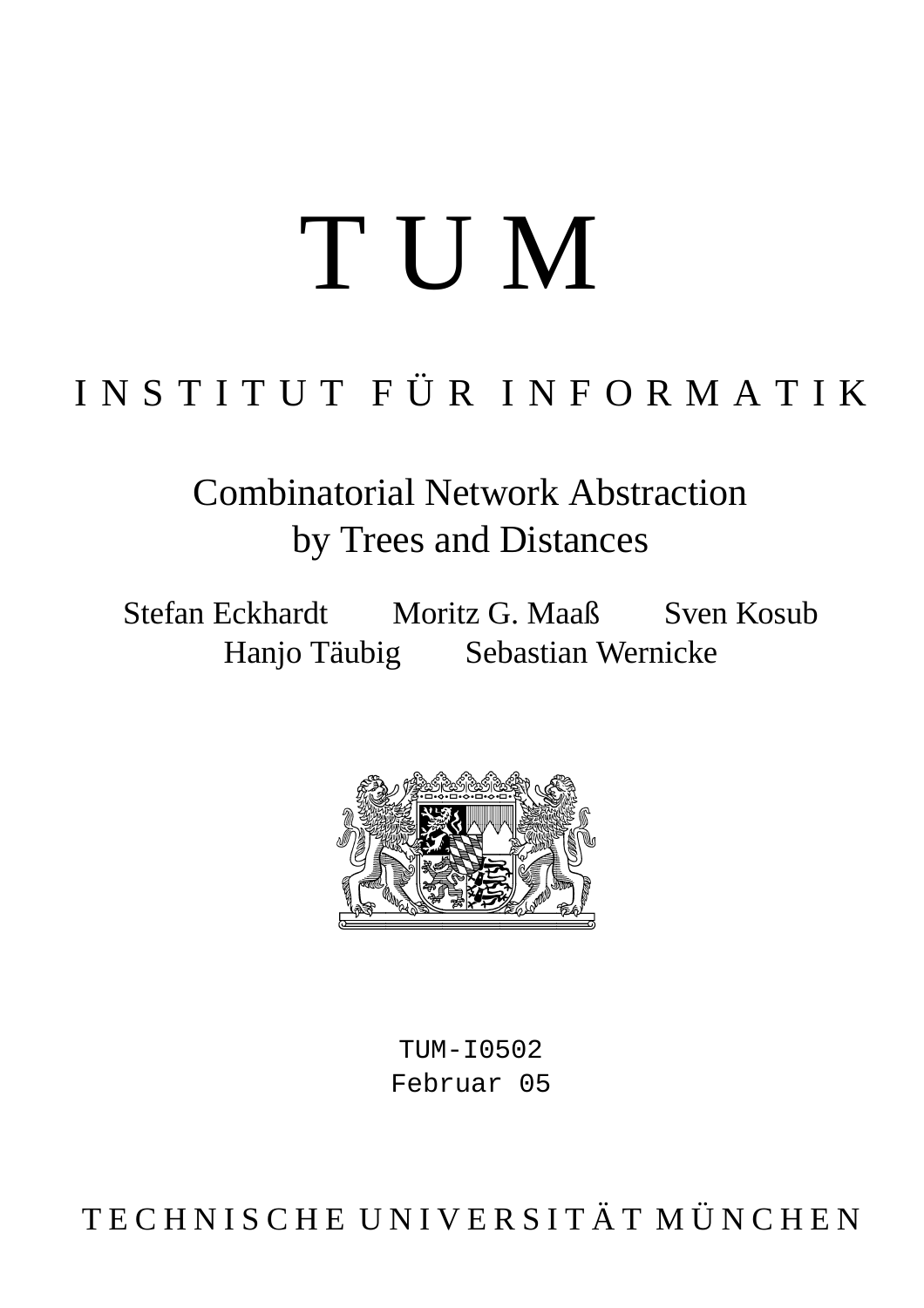c 2005

Druck: Institut für Informatik der

Technischen Universität München

Alle Rechte vorbehalten Nachdruck auch auszugsweise verboten

TUM-INFO-02-I0502-0/1.-FI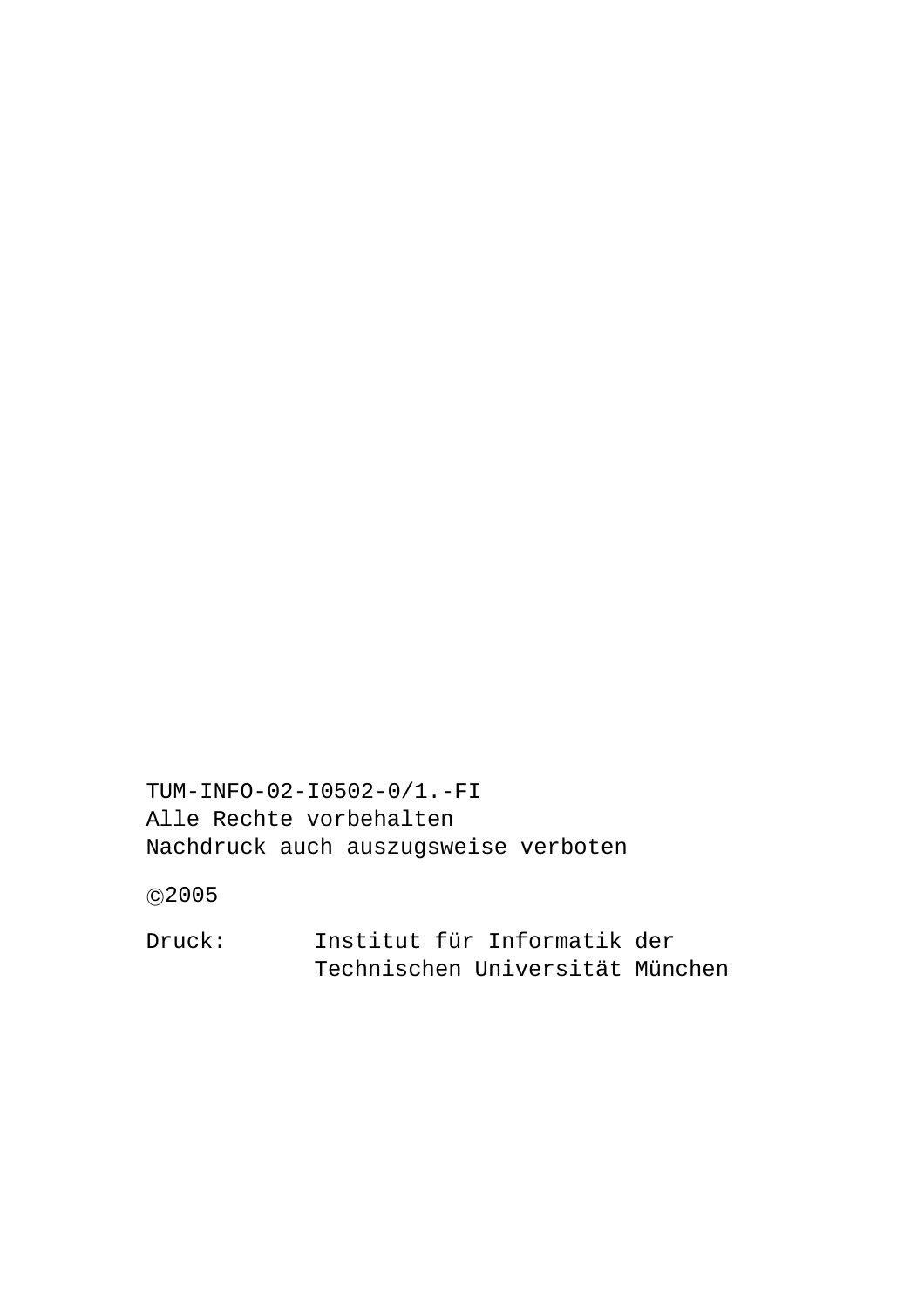### Combinatorial Network Abstraction by Trees and Distances

*Stefan Eckhardt* **Sven** *Kosub Moritz G. Maaß<sup>\*</sup>* Hanio Täubig<sup>†</sup>

> Fakultät für Informatik, Technische Universität München, Boltzmannstraße 3, D-85748 Garching, Germany

{ eckhardt | kosub | maass | taeubig }@in.tum.de

*Sebastian Wernicke* ‡

Institut für Informatik, Friedrich-Schiller-Universität Jena, Ernst-Abbe-Platz 2, D-07743 Jena, Germany wernicke@minet.uni-jena.de

#### **Abstract**

We draw attention to network abstraction as a fundamental problem within network analysis and visualization. A combinatorial network abstraction problem is specified by a class  $P$  of pattern graphs and a real-valued similarity measure  $\rho$  based on certain graph properties. For fixed P and  $\rho$ , the optimization task on any graph G is finding a subgraph G' which belongs to P such that  $\varrho(G, G')$  is minimal. In this work, we consider this problem for the natural case of trees (as the class of pattern graphs) and similarity-measures based on distances. In particular with respect to the most standard vector and matrix norms—we systematically study sub-trees of graphs that minimize distances, approximate distances, and approximate closeness-centrality. Although these similarity measures lead to reasonable results, the complexity analysis of finding optimal trees is discouraging: we prove that all problems are NP-complete independent of the norms used, except for the case of minimizing distances with respect to the  $L_{\infty}$  matrix-norm which was already known to have a polynomial algorithm.

#### **1 Introduction**

Network analysis aims at algorithmically exposing meaningful structures and characteristics of complex networks (there is a vast amount of literature on this topic and we refer to [3] for a recent survey).

<sup>∗</sup>Supported by DFG grant Ma 870/5-1 (Leibnizpreis Ernst W. Mayr).

<sup>†</sup>Supported by DFG grant Ma 870/5-1 (Leibnizpreis Ernst W. Mayr) and by DFG grant Ma-870/6-1 (DFG-SPP 1126 Algorithmik großer und komplexer Netzwerke).

<sup>‡</sup>Supported by Deutsche Telekom Stiftung and Studienstiftung des deutschen Volkes. Main work done while the author was with TU M¨unchen.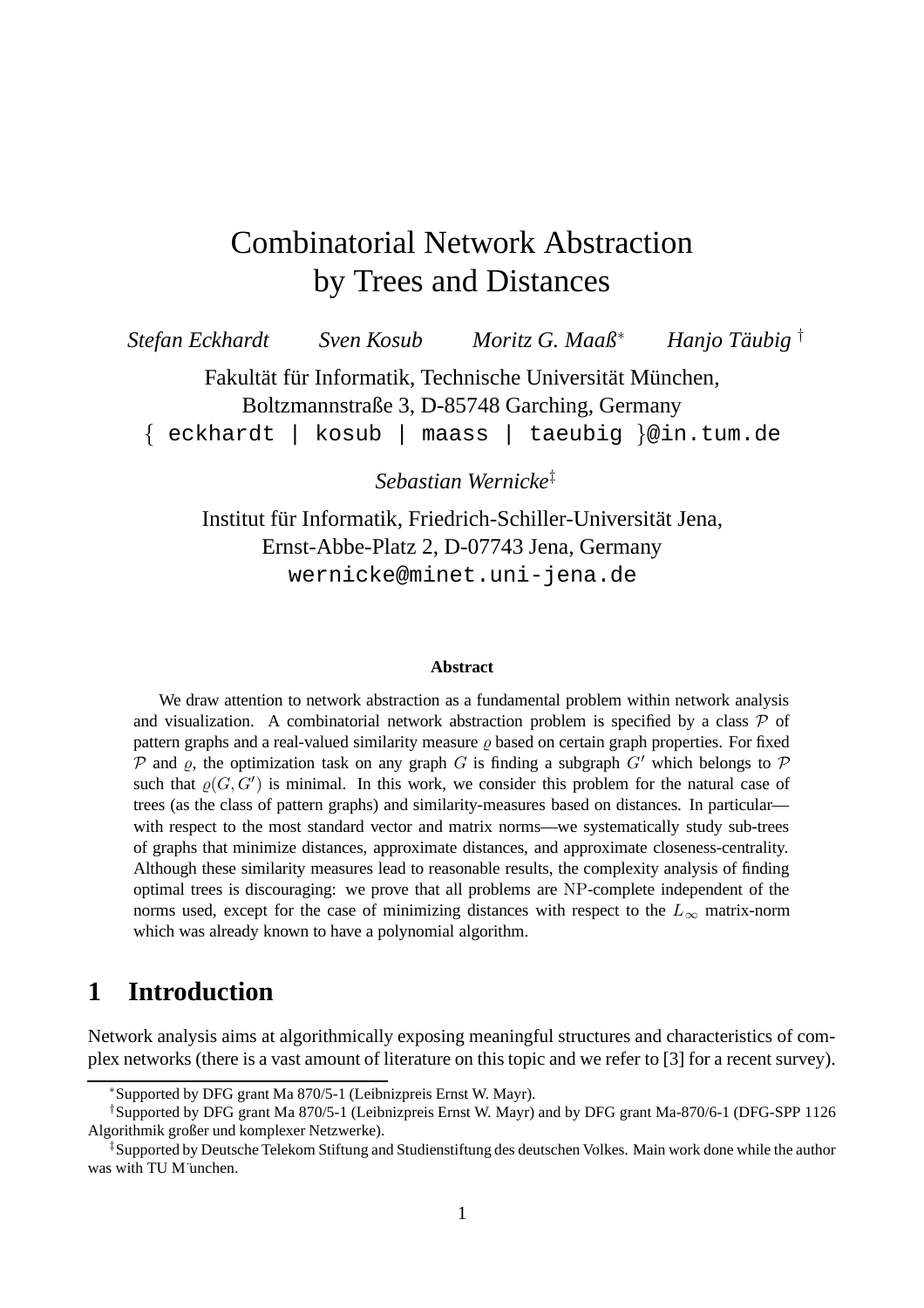These structures might explain network functionality and the inter-relationships between its members on several levels of aggregation. It emerges as a fundamental issue to decide exactly which aspects of the network are those that can be considered essential for its functionality. A (simple) sub-network containing only the essential parts of a given network is what we refer to as *network abstraction*.

In this work, we formalize the combinatorial network abstraction problem by specifying a class  $\mathcal P$ of pattern graphs and a real-valued similarity measure  $\rho$  based on certain graph properties. For a fixed pattern class P and a fixed measure  $\rho$ , the optimization task is to find for any input graph G a subgraph G' which belongs to P such that  $\varrho(G, G')$  is minimal. We restrict ourselves to trees as the class of pattern graphs (although some results seem to easily carry over to related structures such as spanning subgraphs with a restricted amount of edges). The reasons for considering this class are obvious: trees are highly convenient network structures due to their structural simplicity—e.g., connectedness, planarity, bipartiteness—and algorithmically exploitable advantages such as recursive constructibility and sparseness. Moreover, for several applications the use of spanning trees as an approximation of the network has some promising advantages:

- *Understanding network dynamics.* Many dynamical phenomena of complex networks such as traffic and information flows are hard to predict solely from local information (such as degree distributions). A recent study [18] of communication kernels which handle most of the traffic of a network shows that the organization of many complex networks is heavily influenced by their scale-free spanning trees (that maximize the total sum of betweenness centralities).
- *Guiding graph-layout for large networks.* Instead of drawing a large and misty network, we can use elegant tree-layout algorithms for first drawing a tree having approximately the same characteristics as the network, and then add some missing edges of the overall network, if necessary at all.
- *Compressing networks.* Even with the most complex networks being sparse themselves (typically, the average degree is between two and four), trees reduce network sizes to 25-50 percent. Without essentially changing the network characteristics, this is worthwhile given storage limitations and time requirements.

Motivated by these examples, we systematically investigate the potential of trees as network abstractions. In the light of the examples above, we notably focus on computational feasibility. In search of suitable graph properties, to begin with, we concentrate in this paper on distances as one fundamental and well-studied network characteristic.

Given a connected and undirected graph  $G = (V, E)$ , let  $D_G$  denote the distance matrix of G, i.e.,  $D_G[u, u] = 0$  and  $D_G[u, v] = d_G(u, v)$  for all  $u, v \in V$ . The best possible degree of similarity between  $D_G$  and distance matrices of spanning trees is an inherent graph property.<sup>1</sup> To quantify this degree of similarity, we use standard matrix norms  $\|\cdot\|_r$  (reviewed in Sect. 2) that might be taken over vectors as well as over matrices. We consider the following three optimization problems:

• Find a spanning tree that minimizes distances with respect to  $\|\cdot\|_r$ . This corresponds to a similarity measure  $\varrho_r(G, T) = ||D_T||_r$ . For the  $L_1$  matrix-norm, i.e.,  $||A||_1 = \sum_i \sum_j |a_{ij}|$ , the tree realizing the minimum is known as the minimum average distance tree (or, MAD-tree for

<sup>&</sup>lt;sup>1</sup>Clearly, for all graphs G and G' over the same set of labeled vertices, we have that  $D_G = D_{G'}$  if and only if  $G = G'$ . Thus, in general we cannot hope for exact representations by spanning trees.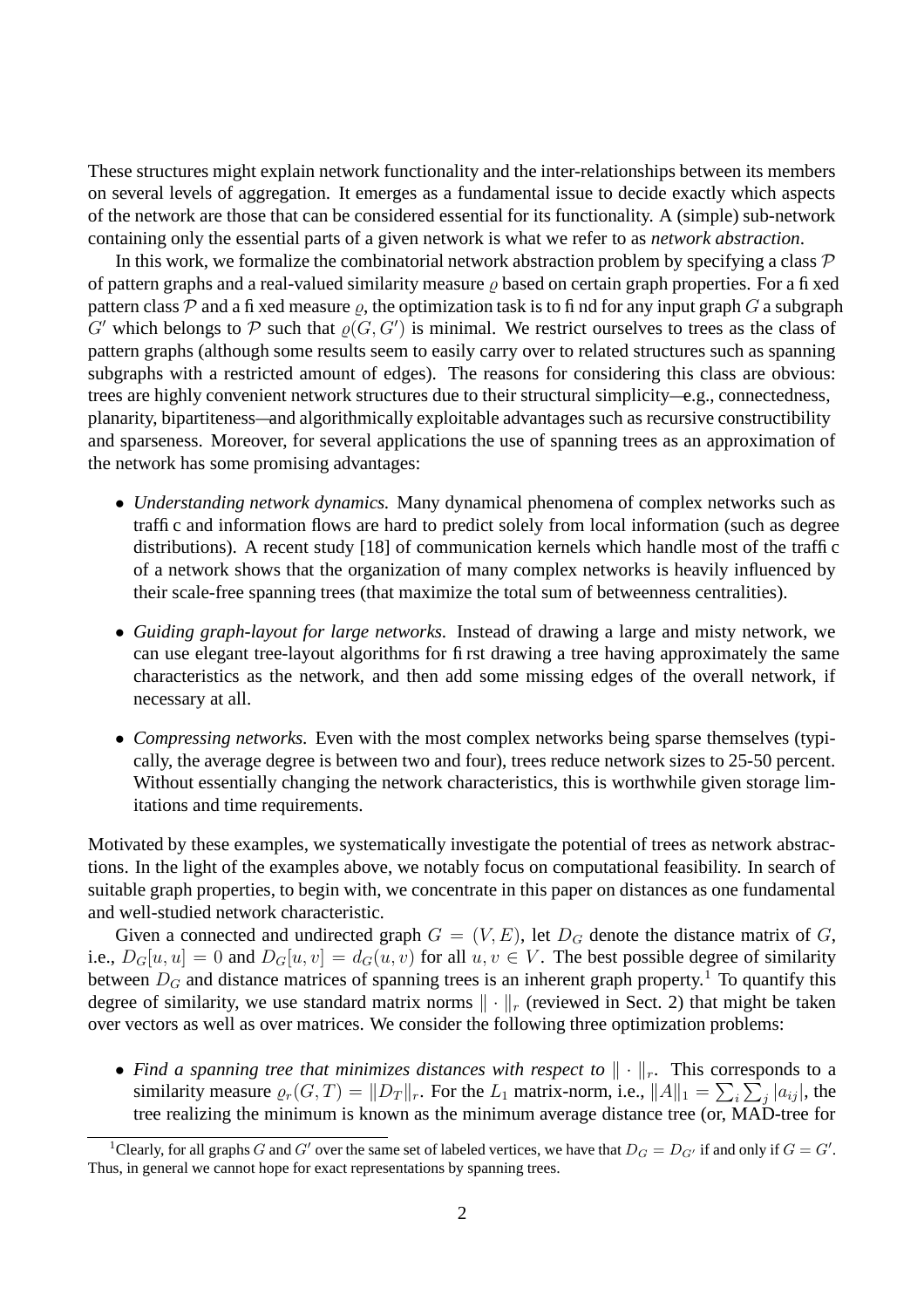

Figure 1: An illustration for the difference between distance minimization and distance approximation for the  $L_{\infty}$  matrix-norm.

short) [17, 10], and for the  $L_{\infty}$  matrix norm, i.e.,  $||A||_{L,\infty} = \max_{i,j} |a_{ij}|$ , the tree realizing the minimum is known as the minimum diameter spanning tree [8, 16].

- *Find a spanning tree that approximates distances with respect to*  $\|\cdot\|_r$ . This corresponds to a similarity measure  $\varrho_r(G, T) = ||D_T - D_G||_r$ . If we use the  $L_\infty$  matrix-norm, then we search for a tree that guarantees for all vertex pairs a certain additive increase in distance. Trees with more balanced increases are favored. Such trees are called additive tree-spanners [21, 25]. On the other hand, with respect to the  $L_1$  matrix-norm, we search for a tree minimizing the average increase of distances between vertex pairs. Here, even some large deviations for few vertex pairs are allowed. Note that this tree is simultaneously a MAD-tree.
- Find a spanning tree that approximates centralities with respect to  $\|\cdot\|_r$ . A centrality  $c_G$  for a graph  $G$  is a mapping from vertices of  $G$  to the real numbers. Thus, this optimization problem is based on a similarity measure  $\rho_r(G, T) = ||c_G - c_T||_r$  for some vector norm  $|| \cdot ||_r$ . In this paper, we consider the popular notion of closeness centrality [2, 26] which, for any graph  $G = (V, E)$ and vertex  $v \in V$ , is defined as  $q_G(v) = (\sum_{t \in V} d_G(v, t))^{-1}$ .

The norms that we use throughout the paper are all standard and are reviewed in Sect. 2.

Note that except for the  $L_1$  matrix-norm, distance-minimizing spanning trees and optimal distanceapproximating spanning trees typically cannot be used to provide good approximate solutions for each other since the different underlying matrices drastically affect the cost of an optimal solution as well as the structure of the corresponding spanning tree: an example for this, with respect to  $L_{\infty}$ , is provided by Fig. 1. Whilst the upper spanning tree provides a minimum diameter spanning tree for  $G$ , it approximates an optimal distance-approximating spanning tree only by a factor of  $\Theta(\ell) = \Theta(||V||)$ . The lower spanning tree is an optimal distance-approximating spanning tree for  $G$  whilst being suboptimal with respect to minimizing  $||D_T||_{L,\infty}$ . Note that there is no spanning tree for G which provides an optimal solution to both problems.

Figure 2 gives another example that separates optimal solutions for distance approximation and distance minimization for  $L_p$ . For arbitrary k and  $\ell = 2^p(2k + 4) + 1$ , the distance-minimizing spanning tree is the single center tree, which is not optimal with respect to distance approximation, while the best possible distance-approximating spanning tree is a multi-center tree for some r with  $0 \leq$  $r \le k$ , which however, is not optimal for distance minimization. When increasing  $\ell$  to  $2(2k+3)^p +1$ , the single center solution is optimal for both distance approximation and distance minimization. This shows that distance approximation, to a certain degree, prefers locally good solutions over globally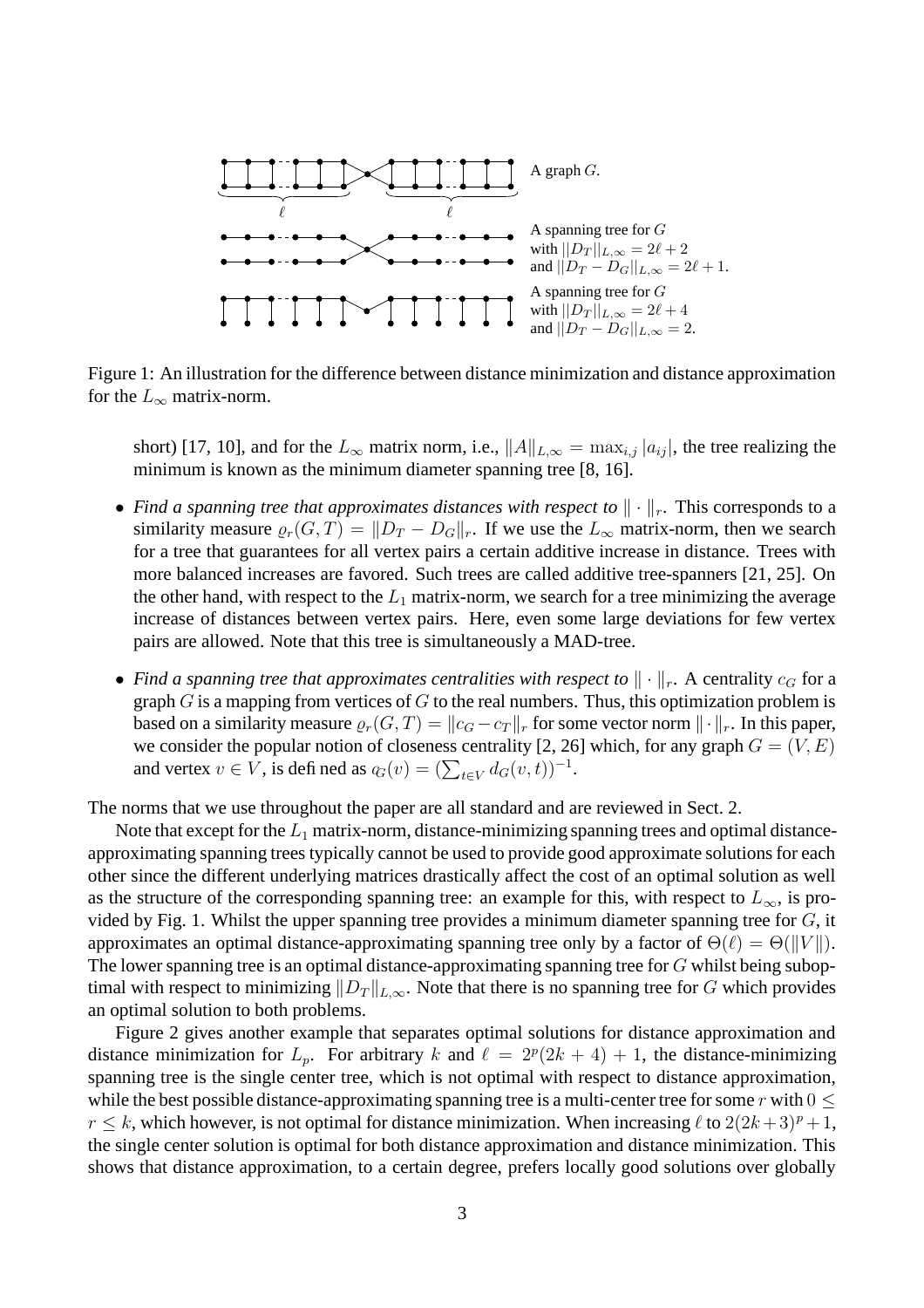

Figure 2: An illustration for the difference between distance minimization and distance approximation for  $L_p$  matrix-norms.

good solutions. When  $p$  increases, the "shaft" of the "shovel" can be made even longer compared to the "blade". Hence, a large  $p$  amplifies the local influence.

**Results.** In this paper, we study the complexity of the above-mentioned network abstraction problems. We are particularly interested in the impact of the norm on the complexity of the problems. For computing distance-minimizing spanning trees, we know that it is NP-complete to decide on input  $(G, \gamma)$  whether there is a spanning tree T of G such that  $||D_T||_{L,1} \leq \gamma$  [17]. Moreover, we have a polynomial algorithm for computing a minimum diameter spanning tree [8, 16]. However, for computing distance-approximating spanning trees in general graphs, even for  $L_1$  and  $L_{\infty}$ , no such complexity results are known to the best of our knowledge.<sup>2</sup> Research in this area has more focused on proving the (non-)existence of certain distance-approximating trees for special graph classes (see, e.g., [25, 5, 13, 21]). These existence theorems are usually complemented with polynomial algorithms for finding the guaranteed trees. However, as our results show, we cannot break the curse of NPcompleteness for our optimization problems:

- In Sect. 4, we prove that deciding whether there is a spanning tree T such that  $||D_T||_r \leq \gamma$ for any given instance  $(G, \gamma)$  is NP-complete for all matrix norms within our framework where complexity has been unknown so far. We also consider forced-edge versions(as, e.g., in [6, 15]), meaning that problem instances are of the form  $(G, E_0, \gamma)$  where  $E_0$  consists of edges that must be contained in the spanning tree. If we allow arbitrary edge sets for  $E_0$ , then even the minimum diameter spanning tree problem becomes NP-complete.
- In Sect. 5, we prove that deciding whether there is a spanning tree T of G such that  $||D_T ||D_G|| \leq \gamma$  for any given instance  $(G, \gamma)$  is NP-complete for all matrix norms within our framework, i.e., essentially for all standard norms with the exceptional case of the spectral norm which is left open. This is somewhat surprising, since at least in the case of  $L_{\infty}$  (without forced edges), one might have hoped for a polynomial algorithm building up on the polynomial algorithms for computing minimum diameter spanning trees. Even worse, the polynomial al-

<sup>2</sup>Note that in contrast to some claim in the literature the results in [22] do *not* provide a proof for the NP-completeness of deciding whether there is a spanning tree T with  $||D_T - D_G||_{L,\infty}(G) \leq \gamma$ , neither does an easily conceivable adaption.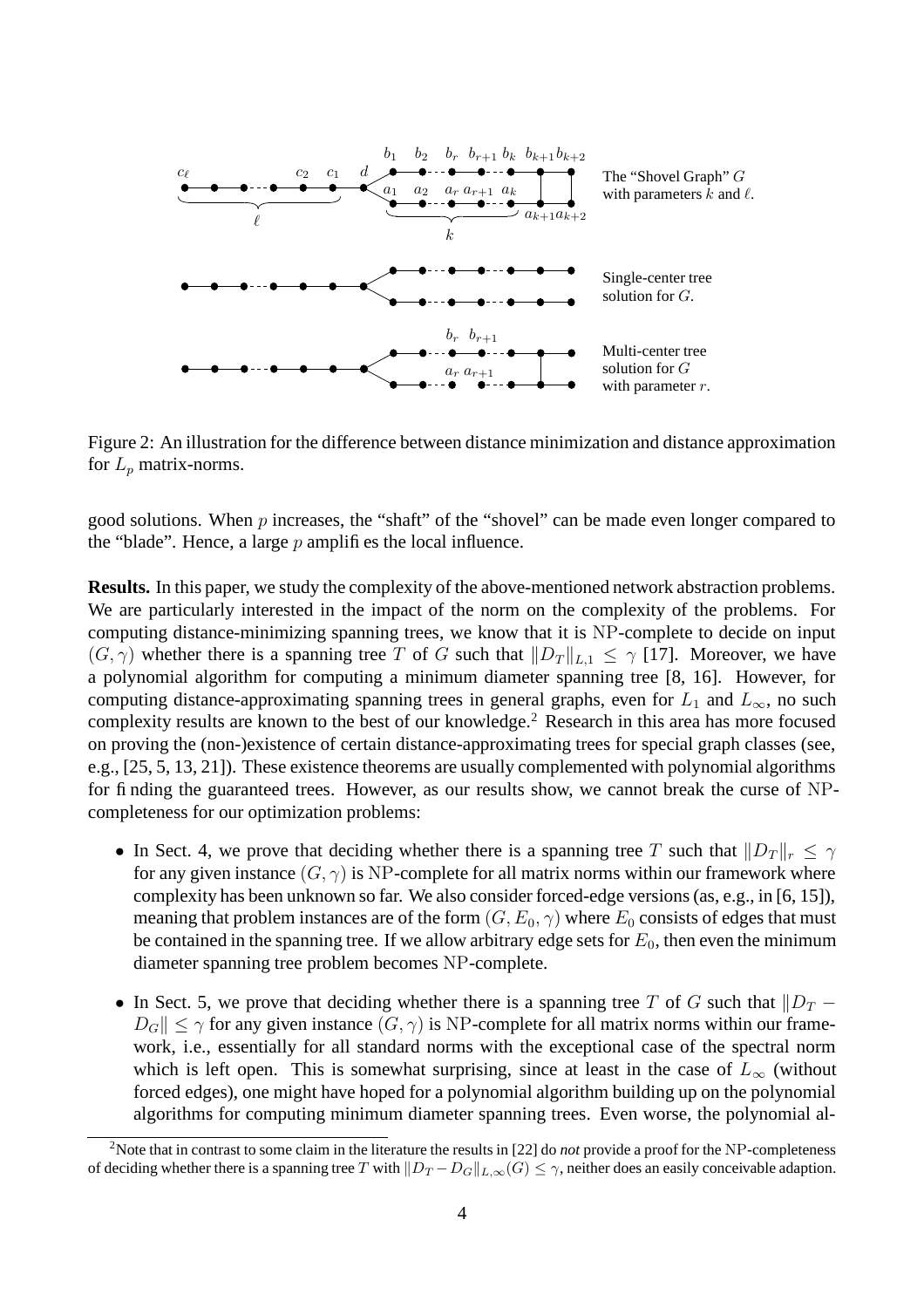gorithm for computing the minimum diameter spanning tree cannot be used for approximating  $\min_T \|D_T - D_G\|_{L,\infty}$  within reasonable factors. As the example in Fig. 1 shows, a minimum diameter spanning tree can be arbitrarily bad as a distance-approximating spanning tree of G.

• Finally, in Sect. 6 we prove that with respect to closeness centrality, deciding whether there is a spanning tree T such that  $||c_G - c_T||_r \leq \gamma$  for any given instance  $(G, \gamma)$  is NP-complete for the  $L_1$  vector-norm.

**Related work.** In addition to the already mentioned minimum diameter spanning trees [8, 16] and MAD-trees [17, 10], several notions of distance approximability by trees have been considered in the literature. One variant is obtained by relating pairs of vertices more closely: for a graph  $G = (V, E)$ and a spanning tree T, we can consider the maximum of the ratio  $d_T(u, v)/d_G(u, v)$  over all distinct vertices  $u, v \in V$ . If the maximum ratio is at most  $\gamma$ , then the tree is called  $\gamma$ -multiplicative tree spanner (see, e.g., [25]). As these notions are usually studied in a more general setting of spanning subgraphs, we do not take multiplicative tree-spanners into consideration. We should mention, however, that also combinations of additive and multiplicative tree-spanners have recently been proposed [11]. Another approach is based on (pseudo-)isometric trees [5, 21], where the minimization is not over spanning trees but over all trees having the same number of vertices as the network in question. Since this loses a direct linkage between the tree and the network, we do not follow this vein.

Spanning *subgraphs* (not only trees) with certain bounds on distance increases have been intensively studied since the pioneering work in [1, 24, 9]. These notions are typically motivated by problems in network design (see, e.g., [23, 7, 28, 15] and the surveys [27, 12]) and not (yet) in network analysis. The most general formulation of a spanner problem is the following [22]: a spanning subgraph H of G is an  $f(x)$ -spanner for G if and only if for all  $u, v \in V(G)$ ,  $d_H(u, v) \le f(d_G(u, v))$ . As examples, for  $f(x) = t + x$  we obtain additive t-spanners, and for  $f(x) = t \cdot x$  we obtain multiplicative t-spanners. The computational problem is to find an  $f(x)$ -spanner with the minimum number of edges. It is thus a problem dual to ours, as it fixes a bound on the distance increase and tries to minimize the size of the subgraphs, whereas we fix the size of the subgraph and try to minimize the bounds. In a series of papers, the hardness of the spanner problems has been exhibited (see, e.g., [23, 6, 20, 19, 4]). The version closest to our problem is the following: given graph  $G$  and parameter m, it is asked for any fixed  $k > 1$  if there is an additive t-spanner with no more than m edges. This problem has been proven to be NP-complete [22]. In case that  $m = n - 1$  is fixed, the problem considered in [22] is just the decision version of finding the best possible distance-approximating spanning tree with respect to  $\|\cdot\|_{L,\infty}$ . However, the NP-completeness proof relies heavily on the number of edges in the instance. Thus, a translation to an NP-completeness proof for the tree case is not obvious. We resolve this issue here.

#### **2 Notation**

 $\mathbb{N} = \{0, 1, 2, \dots\}$  is the set of natural numbers,  $\mathbb{N}_+ = \{1, 2, \dots\}$ . Throughout the paper we only consider simple, undirected, unweighted graphs. Let G be any such graph. Then  $V(G)$  denotes the vertex set of G and  $E(G)$  denotes the set of edges of G. If the graph is clear from the context, we simply use V and E. For vertices  $v, w \in V(G)$ , the distance between v and w in G, denoted by  $d_G(v, w)$ , is the minimum length of a path in G starting in v and ending in w. For a graph G with vertex set  $\{v_1, \ldots, v_n\}$ , we define  $D_G \in \mathbb{N}^{n \times n}$  to be its distance matrix, i.e., for all  $i, j \in \{1, \ldots, n\}$ ,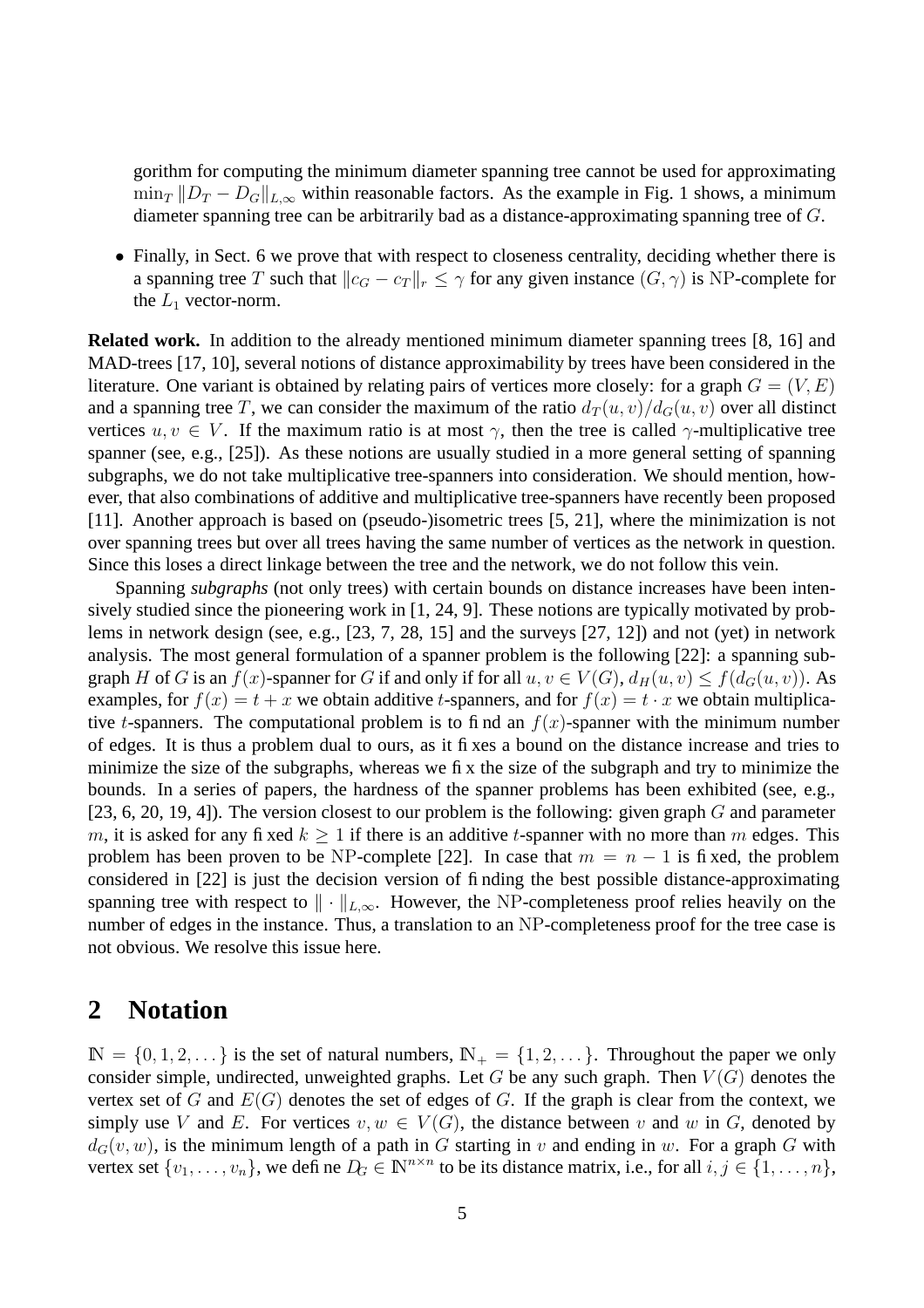the entries in  $D_G$  satisfy  $D_G[i, j] = d_G(v_i, v_j)$ . Clearly,  $D_G$  is a symmetric matrix with all entries being non-negative. Moreover, for any spanning tree T of a graph G, we have for all  $v_i, v_j \in V$ ,  $D_T[i,j] \geq D_G[i,j]$ . We use the following well-known norms to evaluate a matrix A in  $\mathbb{R}^{n \times n}$ .

- $||A||_{L,p} \stackrel{\text{def}}{=} \left( \sum_{i=1}^n \sum_{j=1}^n |a_{i,j}|^p \right)^{1/p}$ (Called  $L_p$  norms.)
- $||A||_{L,\infty} \stackrel{\text{def}}{=} \max_{i,j \in \{1,\dots,n\}} |a_{i,j}|.$  (Called  $L_{\infty}$  norm.)
- $||A||_1 \stackrel{\text{def}}{=} \max_{j \in \{1, ..., n\}} \sum_{i=1}^n$ (Called maximum column-sum norm.)
- $||A||_{\infty} \stackrel{\text{def}}{=} \max_{i \in \{1, ..., n\}} \sum_{i=1}^{n}$ (Called maximum row-sum norm.)

Trivially, for symmetric matrices we have  $||A||_1 = ||A||_{\infty}$ . Thus, all our results regarding the maximum-column-sum norm also hold for maximum-row-sum norm and vice versa. Therefore, we only consider the maximum-column-sum norm. In the last part of the paper, we use  $L_p$  norms for vectors as well: for any vector  $x \in \mathbb{R}^n$  define  $||x||_p =_{def} (\sum_{i=1}^n |x_i|^p)^{1/p}$  for  $1 \le p < \infty$ .

#### **3 Gadgets**

All our theorems establish NP-completeness results and the proofs all rely on similar constructions (which, however, depend on parameters that must be tuned in a non-trivial manner). We gather these essential constructions in this section.

**Graph representation of X3C instances.** Deciding whether there is an exact set-cover by sets having three elements each is the following, well-known NP-complete problem (see [14]).

Problem: X3C Input: A family  $C = \{C_1, \ldots, C_s\}$  of 3-element subsets of a set  $L = \{l_1, \ldots, l_{3m}\}$ Question: Is there a subfamily  $S \subseteq C$  of pairwise disjoint sets such that  $\bigcup_{A \in S} = L$ ?

A subfamily S satisfying this property is called an *admissible solution* to  $(C, L)$ . It is clear that  $m \leq s$ and that any admissible solution consists of exactly  $m$  sets.

Suppose we are given an X3C instance  $(C, L)$ . Let a and b be arbitrary natural numbers. Following a construction from [17], we define the graph  $G_{a,b}(\mathcal{C}, L)$  to consist of the vertex set

$$
V =_{\text{def}} \mathcal{C} \cup L \cup \underbrace{\{r_1,\ldots,r_a\}}_{=\text{def}R} \cup \underbrace{\{x\}}_{=\text{def}X} \cup \underbrace{\{k_{1,1},\ldots,k_{1,b},k_{2,1},\ldots,k_{2,b},\ldots,k_{3m,1},\ldots,k_{3m,b}\}}_{=\text{def}K}
$$

and edge set

$$
E =_{def} \{ \{r_{\mu}, x\} \mid \mu \in \{1, ..., a\} \} \cup \{ \{C_{\mu}, x\} \mid \mu \in \{1, ..., s\} \} \cup
$$
  

$$
\cup \{ \{l_{\mu}, C_{\nu}\} \mid l_{\mu} \in C_{\nu} \} \cup \{ \{l_{\mu}, l_{\nu}\} \mid \mu, \nu \in \{1, ..., 3m\} \} \cup
$$
  

$$
\cup \{ \{k_{\mu,\nu}, l_{\mu}\} \mid \mu \in \{1, ..., 3m\} \text{ and } \nu \in \{1, ..., b\} \}.
$$

The representation of an X3C instance according to the graph definition is illustrated in Fig. 3. The following proposition summarizes some immediate observations.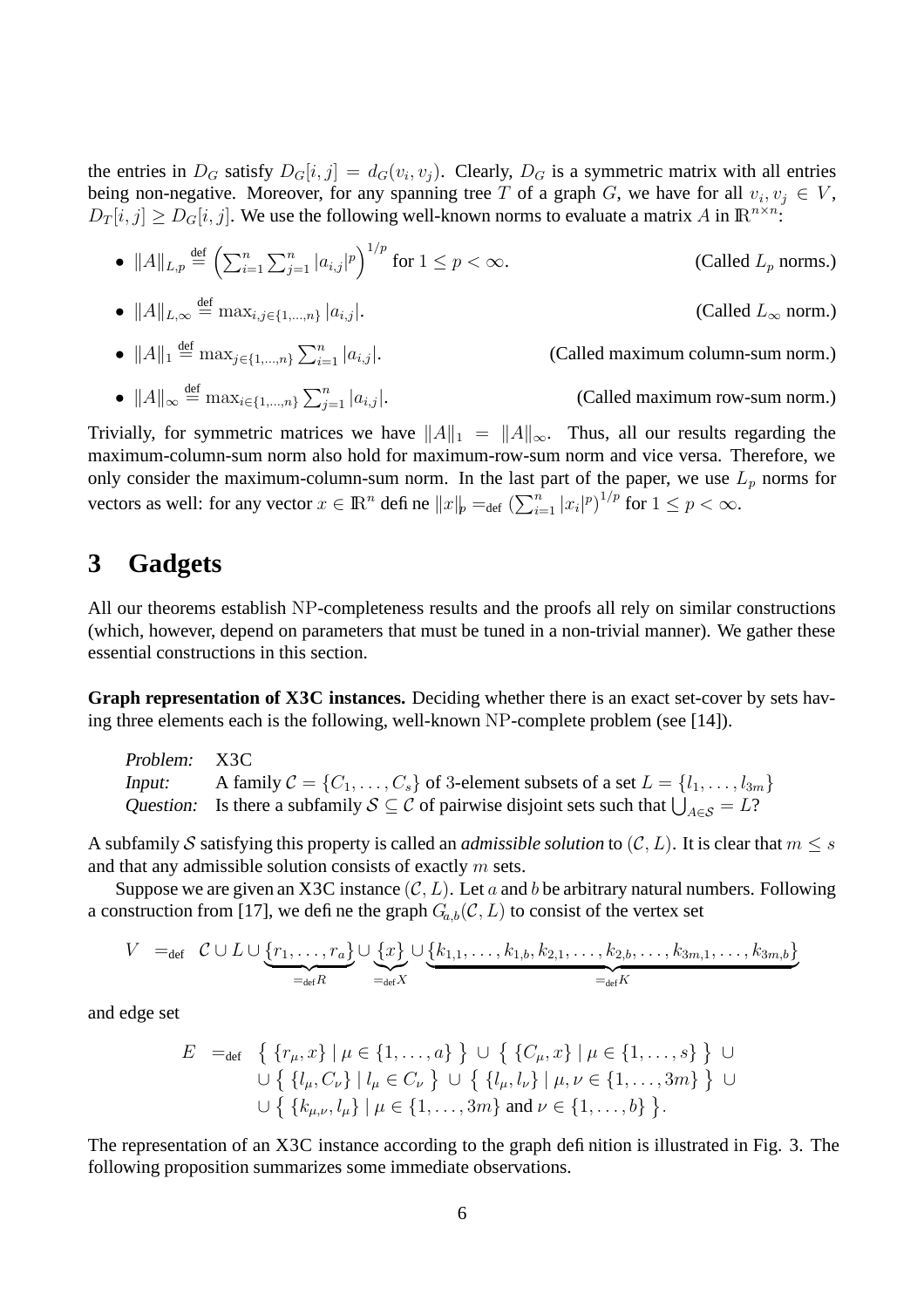

Figure 3: Graph representation of an X3C instance and a corresponding solution tree.

**Proposition 1.** Let  $(C, L)$  be an X3C instance and let a and b be natural numbers. Suppose T is a *spanning tree of the graph*  $G_{a,b}(\mathcal{C}, L)$ *.* 

- *1. For all*  $\mu \in \{1, \ldots, a\}$ , *T contains the edge*  $\{r_{\mu}, x\}$ .
- *2. For all*  $\mu \in \{1, \ldots, 3m\}$  *and all*  $\nu \in \{1, \ldots, b\}$ *, T contains the edge*  $\{k_{\mu,\nu}, l_{\mu}\}$ *.*
- *3. If for some*  $\mu \in \{1, \ldots, s\}$ *, T does not contain the edge*  $\{C_{\mu}, x\}$ *, then for all*  $\nu \in \{1, \ldots, a\}$ *,*

$$
d_T(C_\mu, r_\nu) \geq 4
$$
 and  $d_T(C_\mu, r_\nu) \geq d_{G_{a,b}(\mathcal{C},L)}(C_\mu, r_\nu) + 2$ .

*4. If for some*  $\mu \in \{1, \ldots, 3m\}$ *, the vertex*  $l_{\mu}$  *is not adjacent to any*  $C_{\nu} \in \mathcal{C}$ *,*  $\nu \in \{1, \ldots, s\}$ *, then for all*  $\kappa \in \{1, \ldots, a\}$  *and*  $\lambda \in \{1, \ldots, b\}$ *,* 

$$
d_T(l_{\mu}, r_{\kappa}) \ge 4 \text{ and } d_T(k_{\mu,\lambda}, r_{\kappa}) \ge 5,
$$
  

$$
d_T(l_{\mu}, r_{\kappa}) \ge d_{G_{a,b}(\mathcal{C},L)}(l_{\mu}, r_{\kappa}) + 1 \text{ and } d_T(k_{\mu,\lambda}, r_{\kappa}) \ge d_{G_{a,b}(\mathcal{C},L)}(k_{\mu,\lambda}, r_{\kappa}) + 1.
$$

Assume that we are given an admissible solution S to an X3C instance  $(C, L)$ . Then, we can identify a corresponding spanning subgraph  $T_S$  in the graph representation  $G_{a,b}(\mathcal{C}, L)$  through the following edge set:

$$
E(T_{\mathcal{S}}) = \left\{ \{r_{\mu}, x\} \mid \mu \in \{1, ..., a\} \right\} \cup \left\{ \{C_{\mu}, x\} \mid \mu \in \{1, ..., s\} \right\} \cup \left\{ \{l_{\mu}, C_{\nu}\} \mid l_{\mu} \in C_{\nu} \text{ and } C_{\nu} \in \mathcal{S} \right\} \cup \left\{ \{k_{\mu}, \nu, l_{\mu}\} \mid \mu \in \{1, ..., 3m\} \text{ and } \nu \in \{1, ..., b\} \right\}
$$

Since S consists of pairwise disjoint sets,  $T_S$  is a tree.

We observe some properties of solution trees.

**Proposition 2.** Let  $(C, L)$  be an X3C instance having an admissible solution  $S \subseteq C$ . Let a and b be *natural numbers. Let*  $T_s$  *be the spanning tree of*  $G_{a,b}(\mathcal{C}, L)$  *that corresponds to* S.

*1. For all*  $\mu \in \{1, \ldots, s\}$ , *if*  $C_{\mu} \in S$ , *then*  $C_{\mu}$  *has four neighbors in*  $T_S$ , *otherwise*  $C_{\mu}$  *has only one neighbor in*  $T_s$ .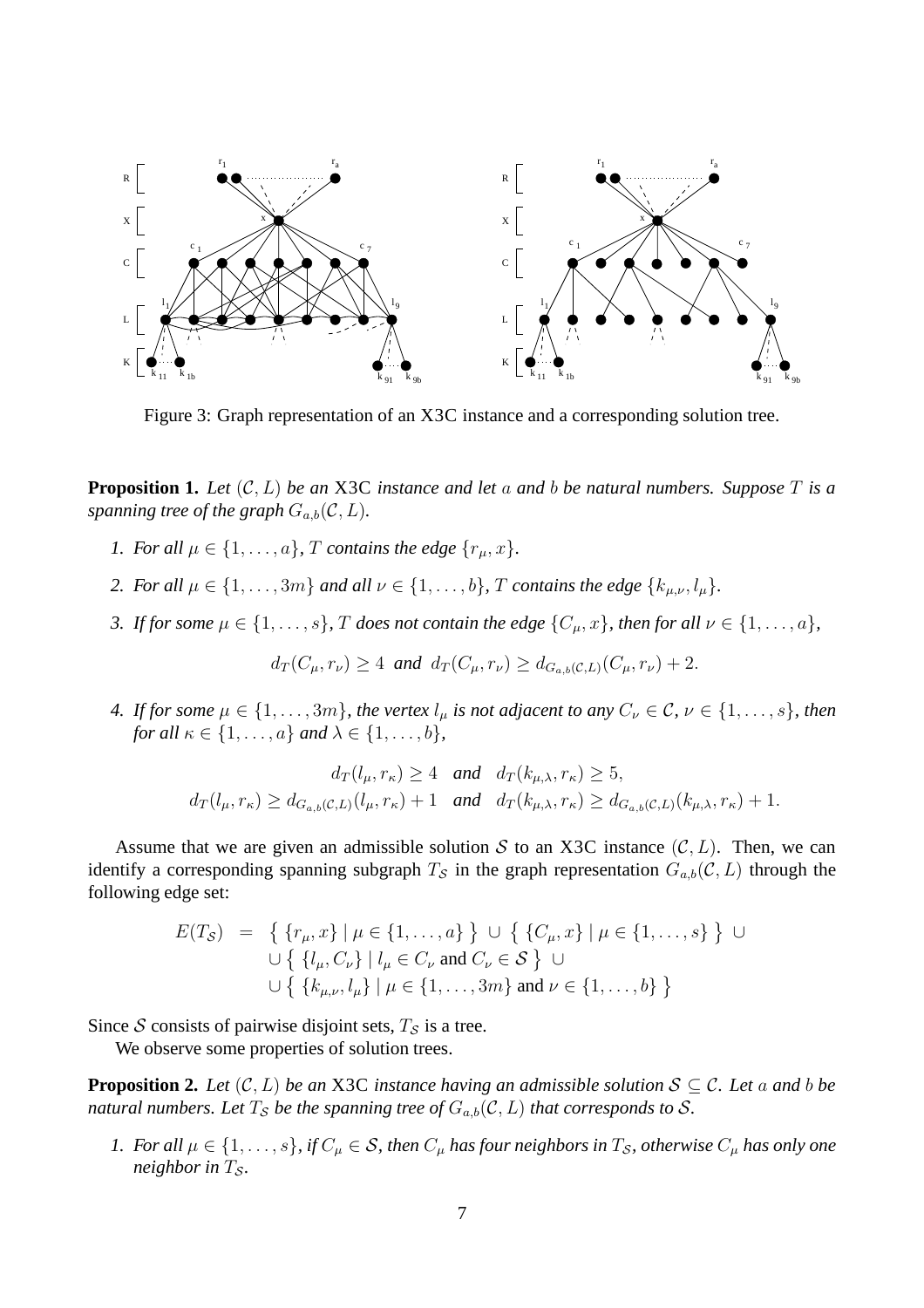- 2. For all vertices  $u \in R \cup X$  and  $v \in V$ ,  $d_{T_{\mathcal{S}}}(u, v) = d_{G_{a,b}(\mathcal{C},L)}(u, v)$ .
- *3. For all*  $\mu, \nu \in \{1, \ldots, s\}$ ,  $d_{T_{\mathcal{S}}}(C_{\mu}, C_{\nu}) = d_{G_{a,b}(\mathcal{C},L)}(C_{\mu}, C_{\nu})$ .

The following lemma provides a structural characterization of spanning trees that correspond to admissible solutions.

**Lemma 3.** Let  $(C, L)$  be an X3C instance. Let a and b be natural numbers. Let T be any spanning *tree of* the graph  $G_{a,b}(\mathcal{C}, L)$ *. There exists an admissible solution*  $S \subseteq \mathcal{C}$  *such that*  $T = T_S$  *if and only if the following conditions are all satisfied:*

- *1. For all*  $\mu \in \{1, \ldots, s\}$ , *T contains the edge*  $\{C_{\mu}, x\}$ *.*
- *2. For all*  $\mu \in \{1, \ldots, 3m\}$ , *there is a*  $\nu \in \{1, \ldots, s\}$  *such that* T *contains the edge*  $\{l_{\mu}, C_{\nu}\}$ .
- *3. For all*  $\mu \in \{1, \ldots, s\}$ , *the vertex*  $C_{\mu}$  *has either four neighbors in*  $T$  *or one.*

*Proof.* Clearly, the three conditions are necessary for a tree  $T<sub>S</sub>$  to correspond to an admissible solution S. For the other direction, suppose the tree  $T$  satisfies all conditions. By the first and second conditions, for  $\mu, \nu \in \{1, \dots, 3m\}$  such that  $\mu \neq \nu$ , there exist  $\kappa, \lambda \in \{1, \dots, s\}$  such that the path  $(l_u, \mathcal{C}_{\kappa}, x, \mathcal{C}_{\lambda}, l_{\nu})$  exists in T. Thus edges  $\{l_u, l_{\nu}\}\$  do not belong to T. Consequently, using the third condition, we obtain an admissible solution by defining S to consist of all  $C_\mu$  having exactly four neighbors in T. ப

**Graph representation of** 2**-HITTING SET.** 2-HITTING SET is better known as the NP-complete VERTEX COVER problem. However, we use the former problem formulation to avoid overuse of the terms "vertices" and "edges" for the sake of readability:

|        | Problem: 2-HITTING SET                                                                       |
|--------|----------------------------------------------------------------------------------------------|
| Input: | A family $C = \{C_1, \ldots, C_m\}$ of 2-element subsets of a set $S = \{s_1, \ldots, s_n\}$ |
|        | and an integer $k$                                                                           |
|        | Question: Does there exists a subset $S' \subseteq S$ such that $  S'   \le k$ and for each  |
|        | $\mu \in \{1, \ldots, m\}$ , there is at least one element in $C_{\mu} \cap \mathcal{S}'$ ?  |

A subset F ⊆ S having this property is called an *admissible solution* to an 2-HITTING SET instance  $(C, \mathcal{F}, k).$ 

Suppose we are given an instance  $(C, S, k)$  of 2-HITTING SET where  $||C|| = m$  and  $||S|| = n$ . We define the graph  $G(C, \mathcal{S}, k)$  to consists of

- vertices  $a, a'$ , and  $b$
- *literal gadgets*  $G_{\mu}$  for each  $s_{\mu} \in S$ , consisting of vertices  $v_{\mu}, v_{\mu}', u_1^{\mu}$  $u_{1}^{\mu}, \ldots, u_{m+1}^{\mu}, v_{1}^{\mu}$  $u_1^{\mu}, \ldots, u_m^{\mu}.$
- *clause paths* of length  $2n(m+2)$  for each clause  $C_{\mu} = \{s_{\nu}, s_{\kappa}\}\in \mathcal{C}$  connecting  $v_{\mu}^{\nu}$  with  $v_{\mu}^{\kappa}$ , and
- *safety paths* of length  $2n(m + 2)$  for each clause  $C_{\mu} = \{s_{\nu}, s_{\kappa}\}\in \mathcal{C}$ , connecting  $v_{\mu}^{\nu}$  with  $a'$ .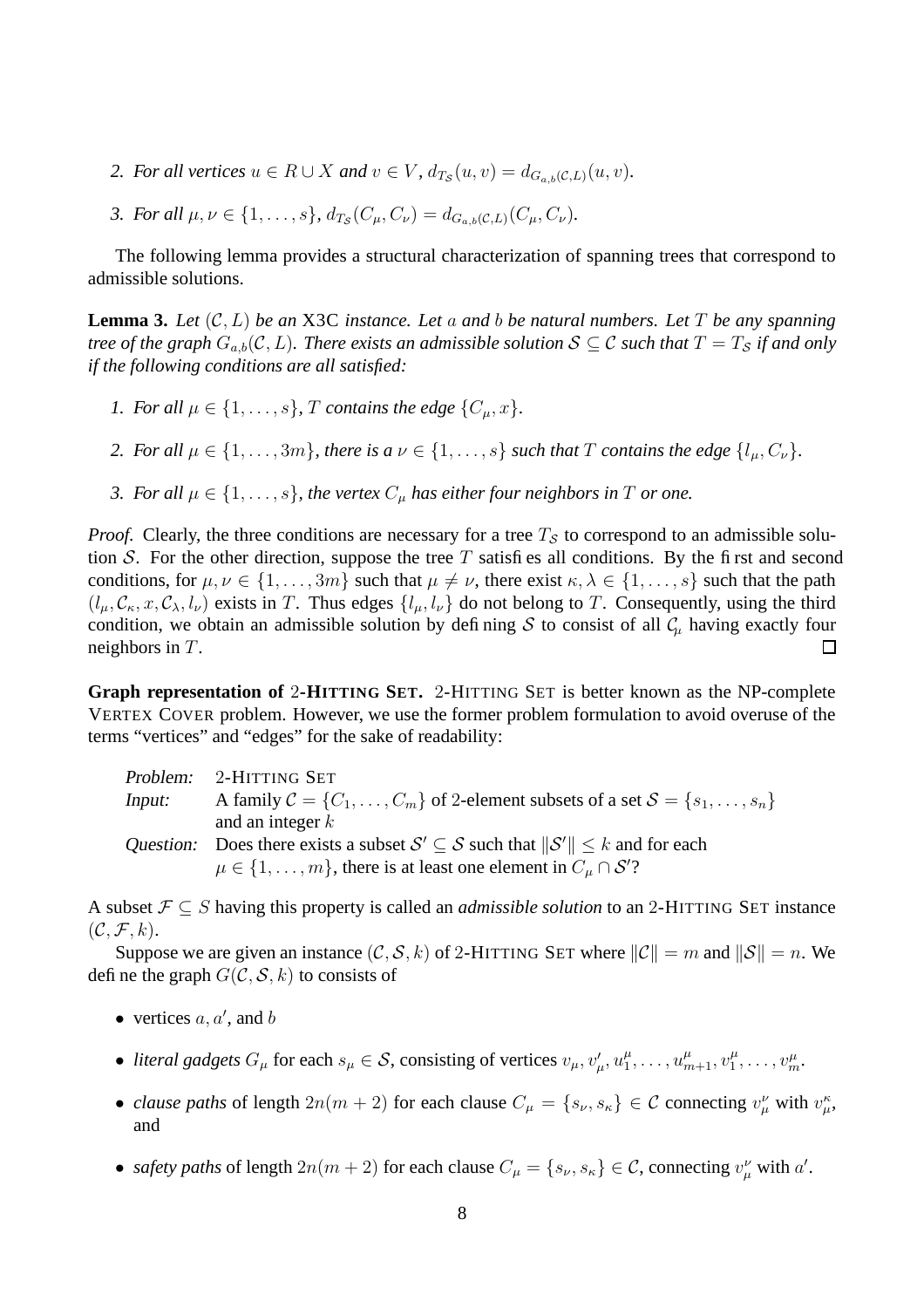

Figure 4: Construction of a Hitting Set Gadget  $G(C, \mathcal{S}, k)$  corresponding to a given instance of 2-HITTING SET. The dashed paths that are drawn bold consist solely of edges that must be contained in a spanning tree for the graph.

Note that the only purpose of the *clause paths* is capturing forced edges in some versions of our problems. For each  $s_\mu \in \mathcal{S}$  the literal gadget  $G_\mu$  consists of two vertices  $v_\mu$  and  $v'_\mu$  called *connection vertices.* Both  $v_{\mu}$  and  $v'_{\mu}$  are connected via a path  $(v_{\mu}, u_1^{\mu})$  $u_1^{\mu}, \ldots, u_{m+1}^{\mu}, v_{\mu}^{\prime}$  of length  $m+2$  called *elongation path* and a path  $(v_\mu, v_1^\mu)$  $\mathcal{L}_1^{\mu}, \ldots, \mathcal{L}_m^{\mu}, \mathcal{L}_{\mu}^{\prime}$  of length  $m+1$  called the *literal path*. Clearly, the graph size is polynomial in the size of the instance  $(C, \mathcal{S}, k)$ . The construction is illustrated in Fig. 4.

**Lemma 4.** Let  $(C, S, k)$  be an instance of 2-HITTING SET.

- *1.* We have  $d_{G(C, S, k)}(a, b) = 2 + n(m + 2)$ .
- 2. There exists an admissible solution  $S' \subseteq S$  to  $(C, S, k)$  if and only if there exists a spanning tree T of  $G(C, S, k)$  containing all edges in the clause paths such that  $d_T(a, b) \leq d_{G(C, S, k)}(a, b) + k$ .

*Proof.* The first statement follows from the observation that any path from a to b using a clause or safety path has length at least  $2 + 2n(m + 2)$  while the shortest path between a and b via literal or elongation paths has length  $n(m + 1) + n + 2$ .

For the second statement we prove the two directions separately.

(⇒) Suppose S' is an admissible solution to  $(C, \mathcal{S}, k)$ , i.e.,  $||\mathcal{S}'|| \leq k$ . Construct a spanning tree of  $G(\mathcal{C}, \mathcal{S}, k)$  as follows:

- 1. For each clause  $C_{\mu} = \{s_{\nu}, s_{\kappa}\}\in \mathcal{C}$  do the following: if  $s_{\nu} \in \mathcal{S}'$ , then remove the edge  $\{v_{\mu-1}^{\nu}, v_{\mu}^{\nu}\}\.$  If  $s_{\kappa} \in S'$ , then remove the edge  $\{v_{\mu-1}^{\kappa}, v_{\mu}^{\kappa}\}\.$  (We denoted  $v_0^{\nu} = v_{\nu}$  and  $v_0^{\kappa} = v_{\kappa}$ here.) If not both  $s_{\nu}$  and  $s_{\kappa}$  are elements of S, then remove an edge from the safety path between  $s_{\nu}$  and  $a^{\prime}$ .<sup>3</sup>
- 2. For each  $s_{\mu} \in S'$ , remove edge  $\{v_m^{\mu}, v_{\mu}'\}$ .
- 3. For each  $s_{\mu} \notin S'$ , remove the edge  $\{v_{\mu}, u_1^{\mu}\}$  $_{1}^{\mu}$ .

Note that no edge from a clause path was removed. We ensured that each cycle induced by the literal and elongation paths is broken because at least one edge is removed by second and third construction rule. The cycles induced by the clause and safety paths are broken by the first and third construction rule: for each clause  $C_{\mu} = \{s_{\nu}, s_{\kappa}\}\in \mathcal{C}$  at least one of the sets  $\{\{v_{\mu-1}^{\nu}, v_{\mu}^{\nu}\}, \{v_{m}^{\nu}, v_{\nu}^{\nu}\}\}\$ 

<sup>&</sup>lt;sup>3</sup>Without the safety paths, the given edge removal scheme might leave a clause gadget disconnected in  $T$ .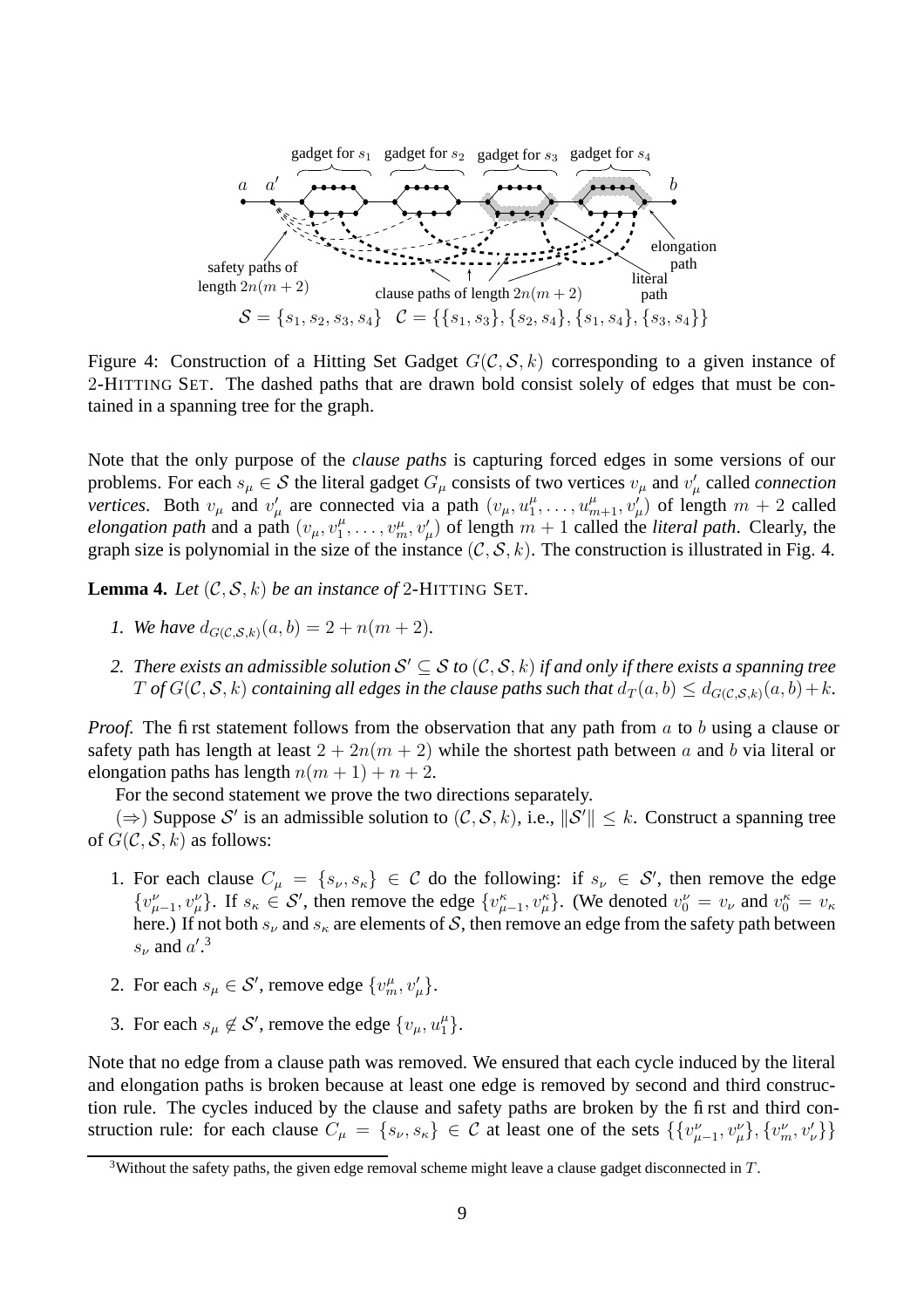and  $\{\{v_{\mu-1}^k, v_{\mu}^k\}, \{v_m^k, v_k'\}\}\$  is removed, thus either  $v_{\mu}^{\nu}$  or  $v_{\mu}^{\kappa}$  is not reachable via the clause path from  $v_{\nu}$  or  $v_{\nu}'$  ( $v_{\kappa}$  or  $v_{\kappa}'$ , respectively). An edge from the safety path is removed, except if both  $\{\{v_{\mu-1}^{\nu}, v_{\mu}^{\nu}\}, \{v_{m}^{\nu}, v_{\nu}^{\nu}\}\}\$  and  $\{\{v_{\mu-1}^{\kappa}, v_{\mu}^{\kappa}\}, \{v_{m}^{\kappa}, v_{\kappa}^{\nu}\}\}\$  are removed, in which case neither  $v_{\mu}^{\nu}$  nor  $v_{\mu}^{\kappa}$  is reachable via the clause path from any of  $v_\nu, v'_\nu, v_\kappa, v'_\kappa$ . A cycle induced by multiple clause paths not leading via any connection vertices cannot occur, since the connection is broken at one of the literals in  $S'$ .

As a result, there is a path between a and b in T leading via elongation ( $s_\mu \in S'$ ) or literal ( $s_\mu \notin S'$ ) paths. By means of construction, the distance via a literal path is shorter by one than the distance via an elongation. Therefore,

$$
d_T(a,b) = 2 + (n - ||\mathcal{S}||)(m+2) + ||\mathcal{S}||(m+3) = 2 + n(m+2) + ||\mathcal{S}|| \leq d_{G(\mathcal{C},\mathcal{S},k)}(a,b) + k.
$$

 $(\Leftarrow)$  Suppose T is a spanning tree of  $G(C, \mathcal{S}, k)$  containing all edges of the clause paths and satisfying  $d_T(a, b) \leq d_{G(C, S, k)}(a, b) + k$ . Since  $d_{G(C, S, k)}(a, b) + k \leq 2 + n(m + 3) < 2 + 2n(m + 2)$ , the path cannot lead via any clause or safety paths. Hence, it must lead via literal and elongation paths only. The length of any (intact) elongation path is  $m+2$ , the length of any (intact) literal path is  $m+1$ . Therefore, the path from a to b leads over exactly k elongation paths. Let S' be the set of literals  $s_\mu$  for which the path leads from  $v_{\mu}$  to  $v'_{\mu}$  via an elongation path. Here, the literal path must be broken (due to the minimality of the path length). Conversely, for every  $s_\mu \notin S'$ , the literal path is not broken, i.e.,  $(v_{\mu},v_{1}^{\mu})$  $\mu_1^{\mu}, \ldots, \nu_m^{\mu}, \nu_{\mu}^{\prime}$ ) is a path in T. Assume that we have for any clause  $C_{\mu} = \{s_{\nu}, s_{\kappa}\} \in \mathcal{C}$  (where  $\nu < \kappa$ ),  $C_{\mu} \cap S' = \emptyset$ . The clause path connects  $v^{\nu}_{\mu}$  with  $v^{\kappa}_{\mu}$ . Since  $s_{\nu}, s_{\kappa} \notin S'$ , the vertex  $v^{\nu}_{\mu}$  is connected to  $v'_{\nu}$  is connected to  $v^{\kappa}$  is connected to  $v^{\kappa}_{\mu}$  which is a contradiction to T being a tree.

#### **4 Trees that Minimize Distances**

In this section, we consider the problem of computing spanning trees of given graphs that minimize distances among the vertices of the graph under certain matrix norms.

Problem: DISTANCE MINIMIZING SPANNING TREE (with respect to  $\|\cdot\|_r$ ) *Input:* A connected graph G and an algebraic number  $\gamma$ Question: Does G contain a spanning trees T with  $||D_T||_r \le \gamma$ ?

We also consider the *forced-edge* version of this problem. Here, the input is a graph G, an edge set  $E_0 \subseteq E(G)$ , and an algebraic number  $\gamma$ , and the question is whether there exists a spanning tree T such that  $E_0 \subseteq E(T)$  and  $||D_T||_r \leq \gamma$ .

We begin with our study by proving that computing distance-minimizing spanning trees is computationally hard under the  $L_p$  matrix-norm for all reasonable  $1 \leq p < \infty$ . Note that the case  $p = 1$ corresponds to the MAD-tree problem which was shown to be NP-complete in [17]. In fact, our proof generalizes the X3C-based proof technique from [17].

**Theorem 5.** DISTANCE MINIMIZING SPANNING TREE *with respect to*  $\|\cdot\|_{L,p}$  *is* NP-*complete, for all*  $p \in \mathbb{N}_+$ .

*Proof.* Containment in NP is obvious. We prove the hardness by reduction from X3C using the graph representation  $G_{a,b}(\mathcal{C}, L)$  for any X3C instance  $(\mathcal{C}, L)$ . We will fix the parameter  $a, b$  and  $\gamma$  in an appropriate manner later, so that  $(C, L)$  has an admissible solution  $S \subseteq C$  if and only if  $G_{a,b}(C, L)$ has a spanning tree T such that  $||D_T||_{L,p}^p \le \gamma^p$ .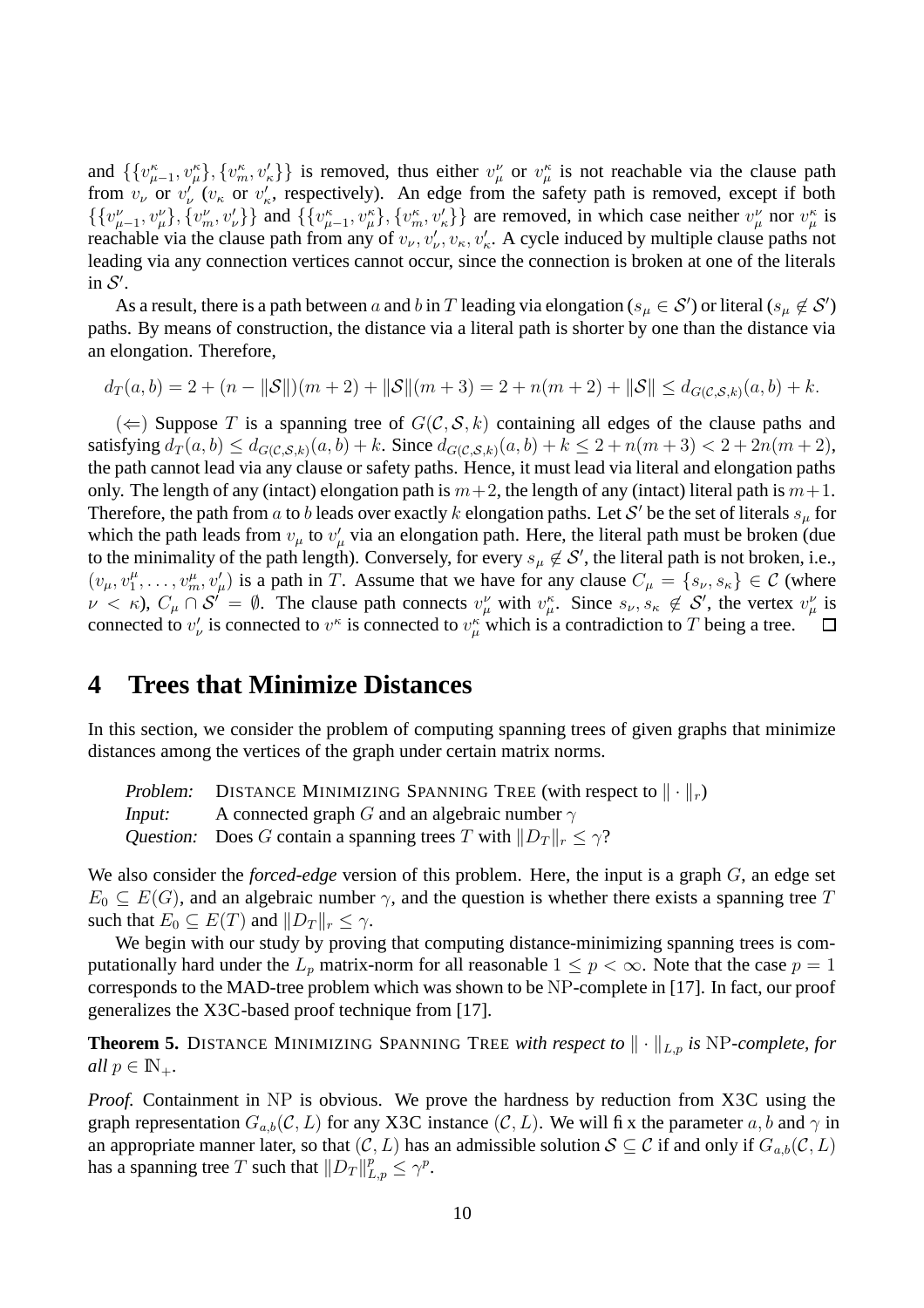Suppose  $S \subseteq \mathcal{C}$  is an admissible solution to instance  $(\mathcal{C}, L)$ . Let  $T_{\mathcal{S}}$  be the corresponding spanning tree of  $G_{a,b}(\mathcal{C}, L)$ . Define

$$
N =_{\text{def}} \sum_{u \in R \cup C} \sum_{v \in V} d_{G_{a,b}(\mathcal{C},L)}(u,v)^p.
$$

By Proposition 2, N remains unchanged if the distance in  $G_{a,b}(\mathcal{C}, L)$  are replaced by the distances in  $T_{\mathcal{S}}$ . More precisely,

$$
N = 2\left(\underbrace{2^{p}\frac{a^{2}-a}{2}}_{\text{R to R}} + \underbrace{a}_{\text{R to X}} + \underbrace{2^{p}sa}_{\text{R to C}} + \underbrace{3^{p}3ma}_{\text{R to L}} + \underbrace{s}_{\text{X to C}} + \underbrace{2^{p}3m}_{\text{X to L}}\right).
$$

Defi<sub>ne</sub>

$$
M =_{\text{def}} \sum_{u,v \in C \cup L} d_{T_{\mathcal{S}}}(u,v).
$$

We obtain

$$
M = 2\left(\underbrace{2^{p}\frac{s^{2}-s}{2}}_{\text{C to C}} + \underbrace{3m+3^{p}3m(s-1)}_{\text{C to L}} + \underbrace{2^{p}3m+4^{p}\frac{9m^{2}-9m}{2}}_{\text{L to L}}\right).
$$

We now set our parameter as follows:

$$
a =_{def} \left[ \frac{M}{4^p - 3^p} \right]
$$
  
\n
$$
b =_{def} 0
$$
  
\n
$$
\gamma =_{def} (N + M)^{1/p}
$$

Clearly,  $||D_{T_{\mathcal{S}}}||_{L,p}^p = N + M = \gamma^p$ . Thus,  $T_{\mathcal{S}}$  is a spanning tree of  $G_{a,b}(\mathcal{C}, L)$  having the desired distance property.

Suppose T is a spanning tree of  $G_{a,b}(\mathcal{C}, L)$  such that  $||D_T||_{L,p}^p \leq \gamma^p$ . We apply the characterization of a solution tree given in Lemma 3 and show that all conditions are satisfied. Note that, by Proposition 2, N is a lower bound for the p-distance sum between vertices in  $R \cup X$ .

• Assume to the contrary that the first condition of Lemma 3 does not hold, i.e., for some  $\mu \in$  $\{1,\ldots,s\}$ , the edge  $\{C_{\mu},x\}$  is not in T. Then,  $d_T(C_{\mu},x) \geq 3$  and for all  $\nu \in \{1,\ldots,3m\}$ ,  $d_T(C\mu, r_\nu) \ge 4$ . Thus,  $||D_T||_{L,p}^p \ge N - 1^p - 2^p a + 3^p + 4^p a$  and we conclude

$$
||D_T||_{L,p}^p - \gamma^p \ge 3^p - 1 + a(4^p - 2^p) - M > 1 + M \frac{(4^p - 2^p)}{4^p - 3^p} - M > 1,
$$

a contradiction.

• Assume to the contrary that the second condition of Lemma 3 does not hold, i.e., there is a vertex  $l_{\mu}$  not adjacent to any  $\mathcal{C}_{\nu}$  in T. Then,  $||D_T||_{L,p}^p \ge N - 2^p - 3^p a + 3^p + 4^p a$  and we conclude

$$
||D_T||_{L,p}^p - \gamma^p \ge 3^p - 2^p + a(4^p - 3^p) - M > 1 + M\frac{(4^p - 3^p)}{4^p - 3^p} - M = 1,
$$

a contradiction.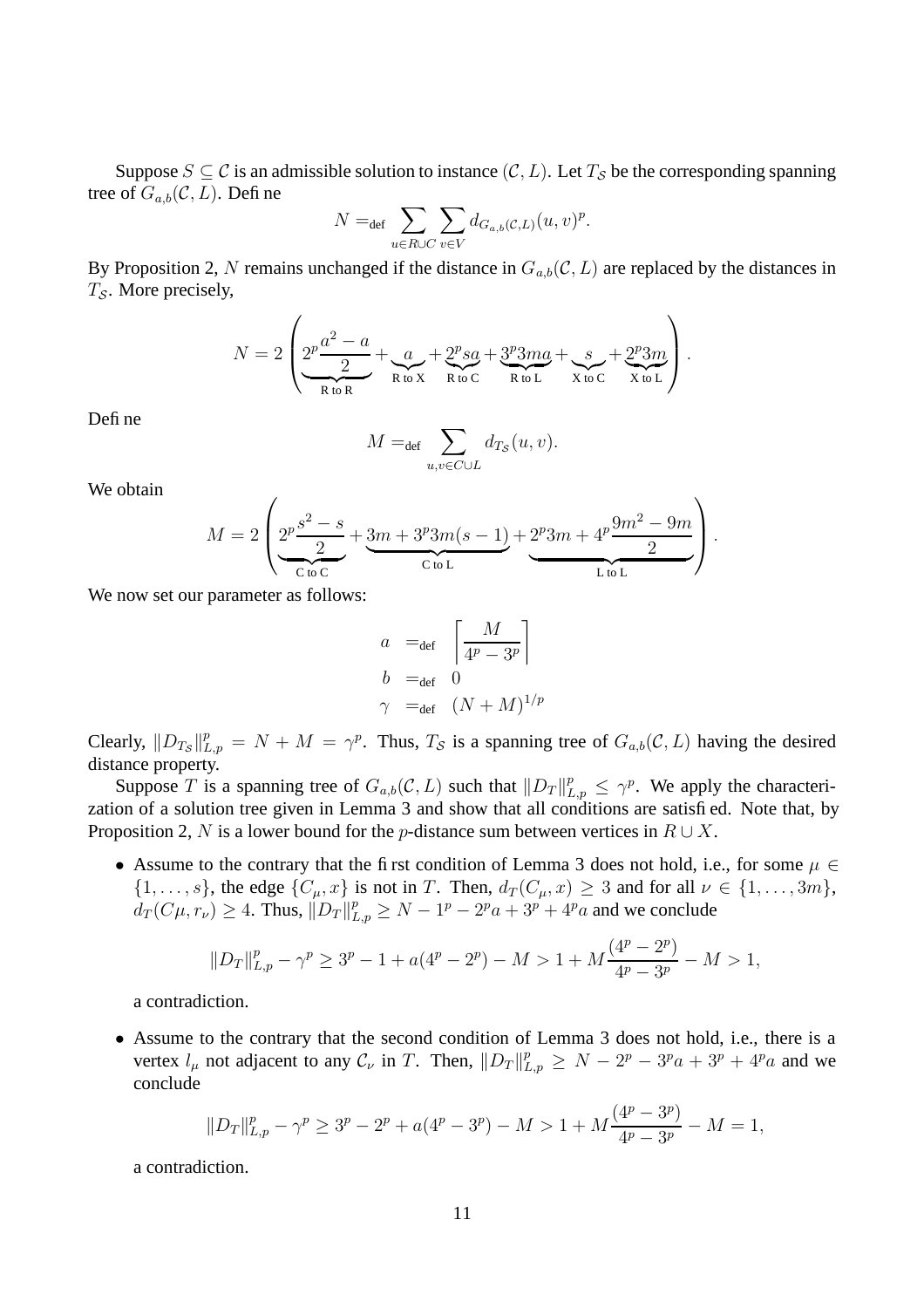• Note that, if the first and second condition in Lemma 3 are both satisfied, then all edges but those between C and L are already fixed by now and the distances in T and  $G_{a,b}(\mathcal{C}, L)$  are the same except for those between vertices in L (between L and C, each  $l_{\mu}$  has p-distance one to exactly one  $C_{\nu}$  and  $3^p$  otherwise). Let g be the number of pairs  $(l_{\mu}, l_{\nu})$  such that edges  $\{l_{\mu}, C_{\kappa}\}\$ and  $\{l_{\nu}, C_{\kappa}\}\)$  exist in T. The total number of pairs is  $9m^2 - 3m$ . We obtain

$$
\sum_{\mu=1}^{3m} \sum_{\nu=1}^{3m} d_T(l_\mu, l_\nu)^p = 2^p g + 4^p (9m^2 - 3m - g).
$$

The maximum possible value of q is  $6m$  which corresponds to the case that the third condition in Lemma 3 is satisfied. Assume to the contrary  $q < 6m$ . Then we have

$$
||D_T||_{L,p}^p - \gamma^p \ge -2^p 6m - 4^p (9m^2 - 9m) + 2^p g + 4^p (9m^2 - 3m - g) =
$$
  
=  $(6m - g)(4^p - 2^p) > 1,$ 

a contradiction.

This proves the theorem by applying Lemma 3.

We know from the literature  $[8, 16]$  that a minimum diameter spanning tree in a graph can be found in time  $O(mn + n^2 \log n)$  via computing absolute 1-centers. However, if we require that certain edges have to be in the spanning tree, feasibility becomes out of reach.

**Theorem 6.** *The forced-edge version of* DISTANCE MINIMIZING SPANNING TREE *with respect to*  $\|\cdot\|_{L,\infty}$  *is* NP-complete.

*Proof.* Containment in NP is obvious. To show the NP-hardness, we give reduction from 2-HITTING SET based on the graph representation  $G(C, \mathcal{S}, k)$  for any given instance  $(C, \mathcal{S}, k)$  of 2-HITTING SET. Let N be the number of vertices of  $G(C, S, k)$ . Define G to be the graph constructed from  $G(C, S, k)$  by adding

- vertices  $c, c', d, d',$
- edges  $\{c, c'\}, \{d, d'\}, \{c', a\}, \{b, d'\}, \text{and}$
- two paths P and Q connecting c, c' and d, d', respectively, each of length  $N + 1$ .

An illustration of  $G$  is given in Fig. 5. Define the set  $E$  of edges that must be contained in any desired spanning tree to consist of all edges in clause paths of  $G(\mathcal{C}, \mathcal{S}, k)$  and all edges in paths P and Q. That is, any spanning tree T of G with  $E' \subseteq E(T)$  must include P and Q completely. Therefore,  $d_T(c, d) \ge 2N$ . For any vertices v, w in  $G(\mathcal{C}, \mathcal{S}, k)$  and any vertex u which is G but not in  $G(\mathcal{C}, \mathcal{S}, k)$ , we have  $d_T(v, w) \leq N - 1$  and  $d_T(v, u) \leq 2N - 1$ . All in all, this shows that the distance in T between vertices c and d determines the diameter of T, i.e.,  $||D_T||_{L,\infty} = d_T (c, d)$ . Clearly, any path from vertex c to vertex d must pass vertices a and b. Consequently,

$$
||D_T||_{L,\infty} = 2N + 2 + d_T(a,b).
$$

Define  $\gamma =_{def} 2N + 4 + n(m + 2) + k$  where  $n = ||\mathcal{S}||$  and  $m = ||\mathcal{C}||$  for a given 2-HITTING SET instance  $(C, S, k)$ . Using Lemma 4, we immediately see that  $(C, S, k)$  has an admissible solution  $S' \subseteq S$  if and only if there exists a spanning tree T in the graph G which includes all edges of E' and satisfies  $||D_T||_{L,\infty} \leq \gamma$ . This proves the theorem.  $\Box$ 

 $\Box$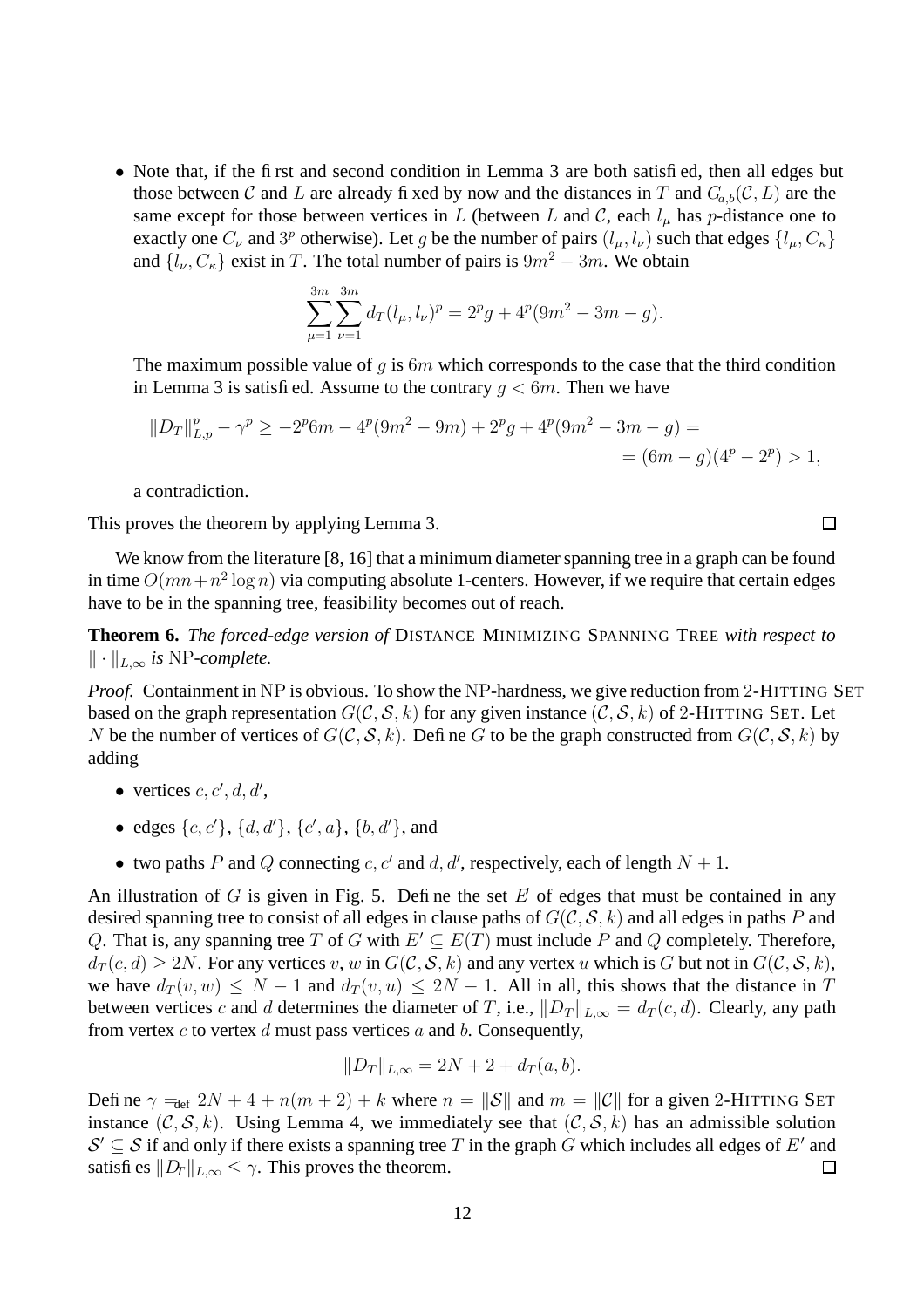

Figure 5: Construction for proving the NP-completeness of the fixed-edge version of DISTANCE MINIMIZING SPANNING TREE with respect to  $\|\cdot\|_{L,\infty}$ . The dashed bold paths consist solely of edges that are included in the edge set required to be in a spanning tree for  $G$ ).

Next we state that distance-minimizing spanning trees are hard to find under the maximum columnsum norm and thus, maximum row-sum norm as well.

**Theorem 7.** DISTANCE MINIMIZING SPANNING TREE *with respect to*  $\|\cdot\|_1$  *is* NP*-complete.* 

*Proof.* Containment in NP is obvious. Again, NP-hardness is proven by reduction from X3C using the graph representation  $G_{a,b}(\mathcal{C}, L)$  for a given X3C instance  $(\mathcal{C}, L)$  and an appropriate choice of the parameters a, b and  $\gamma$ . We will fix the parameter later, so that  $(C, L)$  has an admissible solution  $S \subseteq C$ if and only if  $G_{a,b}(\mathcal{C}, L)$  has a spanning tree T such that  $||D_T||_1\gamma$ .

Suppose  $S \subseteq CF$  is an admissible solution to  $(C, L)$ . Let  $T_S$  be the corresponding spanning tree in the graph  $G_{a,b}(\mathcal{C}, L)$ . The vertices in the sets R, X, and L all have the same column sums. We calculate for  $\mu \in \{1, \ldots, a\}$  and  $\nu \in \{1, \ldots, 3\}$ :

$$
\sum_{v \in V} d_T(r_{\mu}, v) = 2a + 2s + 9m - 1
$$
  

$$
\sum_{v \in V} d_T(x, v) = a + s + 6m
$$
  

$$
\sum_{v \in V} d_T(l_{\nu}, v) = 3a + 3s + 12m - 8
$$

For C we have to make a distinction between vertices with one neighbor in  $T<sub>S</sub>$  or four:

$$
\sum_{v \in V} d_T(C_{\mu}, v) = \begin{cases} 2a + 2s + 9m - 1 & \text{if } C_{\mu} \text{ has one neighbor in } T_{\mathcal{S}} \\ 2a + 2s + 9m - 7 & \text{if } C_{\mu} \text{ has four nilbors in } T_{\mathcal{S}} \end{cases}
$$

We define our parameters as follows:

$$
a =_{def} s + 12m + 8
$$
  
\n
$$
b =_{def} 0
$$
  
\n
$$
\gamma =_{def} 6s + 48m + 16
$$

Clearly, we have  $||D_{T_{\mathcal{S}}}||_1 = 6s + 48m + 16 = \gamma$ . Thus,  $T_{\mathcal{S}}$  is a spanning tree in  $G_{a,b}(\mathcal{C}, L)$  having a distance property as desired.

Suppose T is a spanning tree in  $G_{a,b}(\mathcal{C}, L)$  satisfying  $||D_T||_1 \leq \gamma$ . We apply the characterization of a solution tree given in Lemma 3 and show that all conditions are satisfied.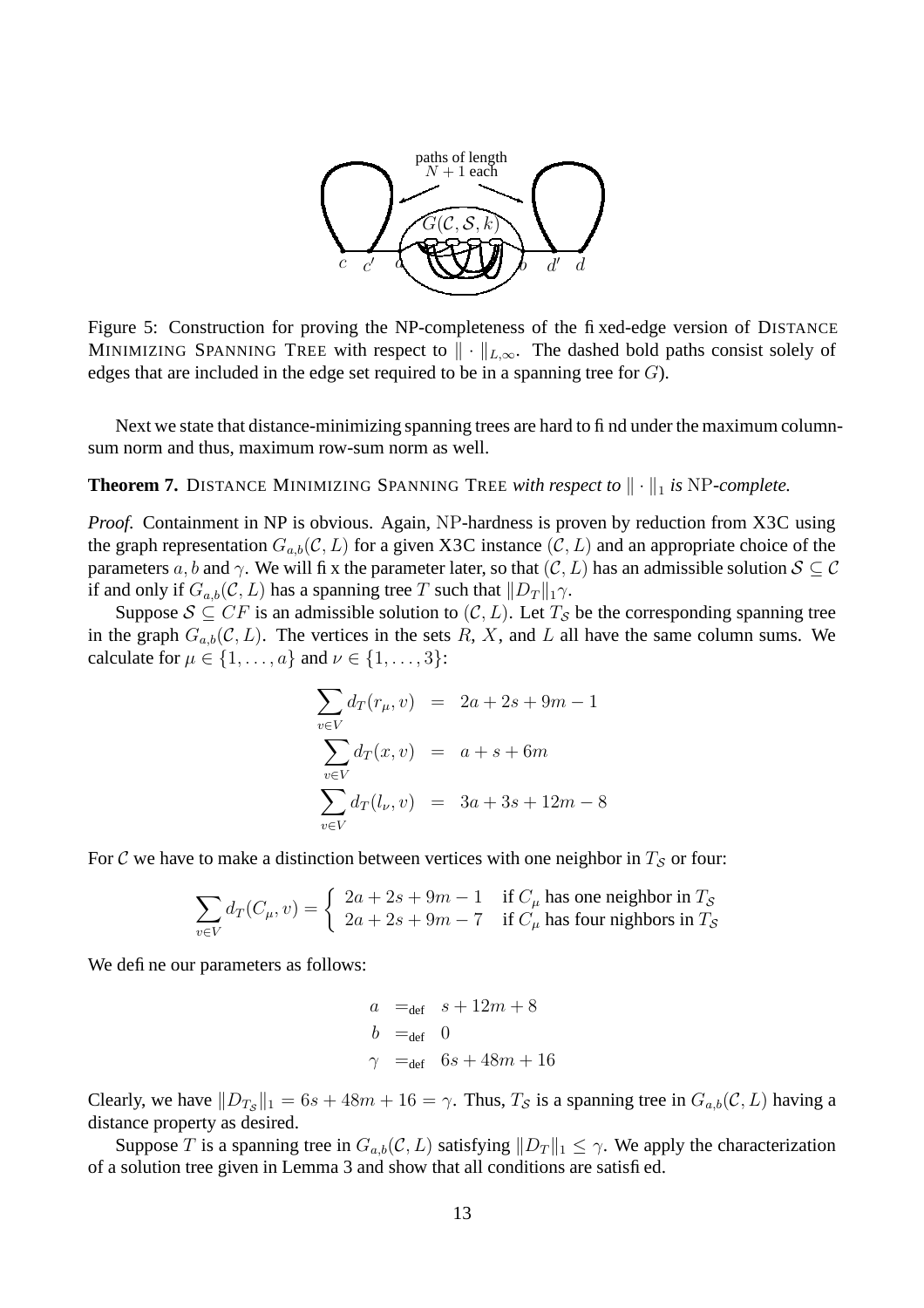• Assume to the contrary that the first condition in Lemma 3 does not hold, i.e., for some  $\mu \in$  $\{1, \ldots, s\}$ , the edge  $\{C_{\mu}, x\}$  does not belong to T. We obtain

$$
\sum_{v \in V} d_T(C_{\mu}, v) \ge 4a + 2s + 9m - 5 = 6s + 57m + 27 > \gamma,
$$

a contradiction.

• Assume to the contrary that the second condition in Lemma 3 does not hold, i.e., there is a vertex  $l_{\mu}$  not adjacent to any vertex  $C_{\nu}$  in T. Then

$$
\sum_{v \in V} d_T(l_\mu, v) \ge 4a + 2s + 3 = 6s + 48m + 35 > \gamma,
$$

a contradiction.

• Assume to the contrary that the third condition in Lemma 3 does not hold, i.e., there is a vertex  $C_{\mu}$  having two or three neighbors in T. Let  $l_{\nu}$  be one of  $C_{\mu}$ 's neighbors in T. We calculate

$$
\sum_{v \in V} d_T(l_\nu, v) \ge 3a + 3s + 12m - 6 = 6s + 48m + 18 > \gamma,
$$

a contradiction.

This proves the theorem by Lemma 3.

**Remark 8.** *Both constructions in Theorem 5 and Theorem 7 do not really use the edges between the vertices in* L *of the graph representation of an* X3C *instance. Consequently, the constructed graphs are planar (if we assume that all clauses in the* X3C *instance are distinct). That means, that computing distance-minimizing spanning trees for these norms is* NP*-hard already in planar graphs.*

#### **5 Trees that Approximate Distances**

In this section, we turn to the problem of finding spanning trees approximating the distances in a graph reasonably well under a certain given matrix norm.

| Problem: DISTANCE APPROXIMATING SPANNING TREE (with respect to $\ \cdot\ _r$ ) |
|--------------------------------------------------------------------------------|
| <i>Input:</i> A connected graph G and an algebraic number $\gamma$             |
| Question: Does G contain a spanning trees T with $  D_T - D_G  _r < \gamma$ ?  |

The forced-edge version of this problem is specified by the instance consisting of a graph  $G$ , edge set  $E_0 \subseteq E(G)$ , and an algebraic numbers  $\gamma$  and the question whether there exists a spanning tree T such that  $E_0 \subseteq E(T)$  and  $||D_T - D_G||_r \leq \gamma$ . Clearly, the forced-edge version is algorithmically not easier than the original one.

Notice that with respect to  $L_1$  matrix-norm, computing distance-minimizing and optimal distanceapproximating spanning trees is equivalent. As a consequence, we immediately have NP-completeness under  $L_1$  matrix-norm (from Theorem 5 or [17]).

We show that, independent of the norm, all problems are NP-complete.

 $\Box$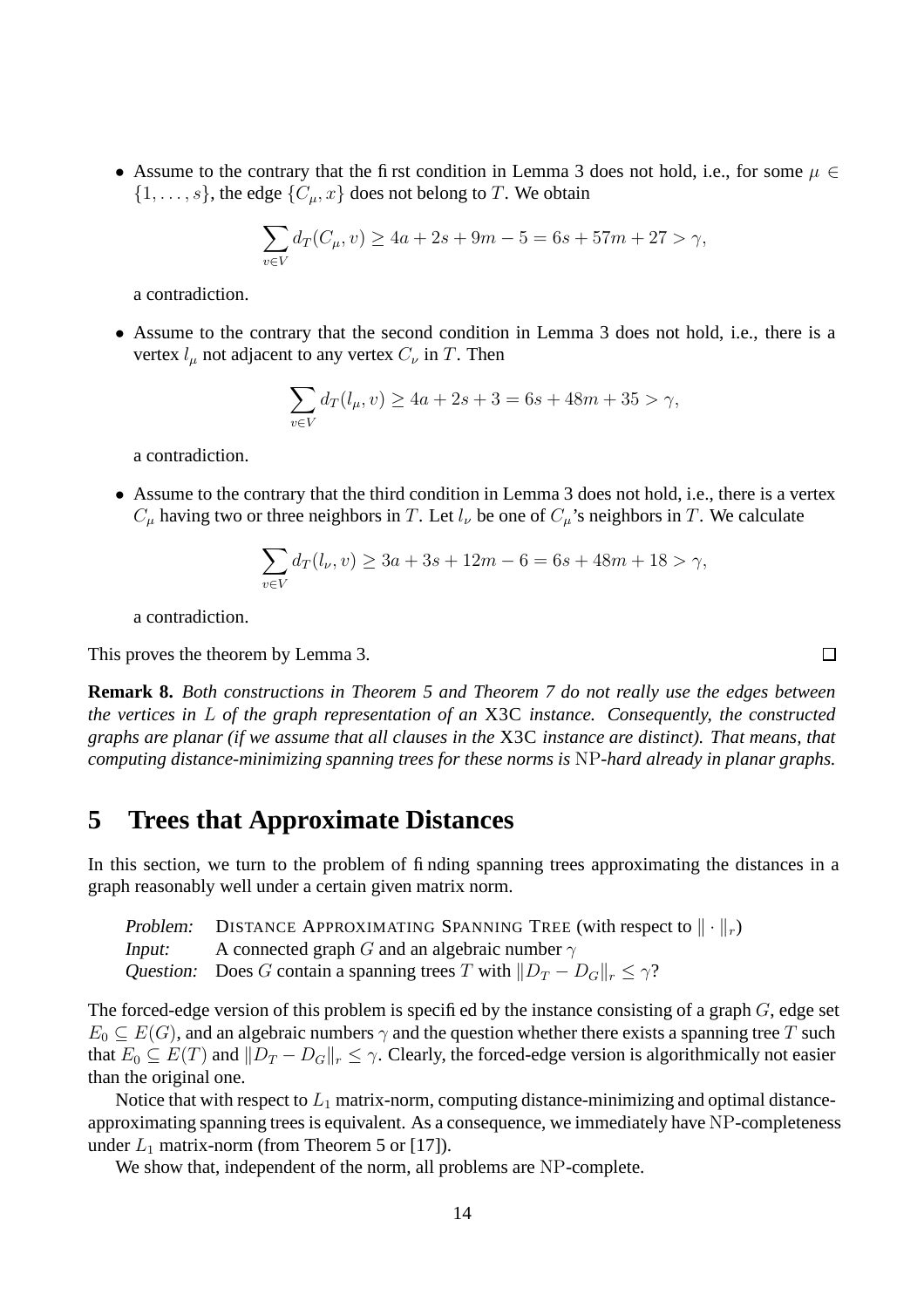**Theorem 9.** DISTANCE APPROXIMATING SPANNING TREE *with respect to*  $\|\cdot\|_{L,p}$  *is* NP-complete *for all*  $p \in \mathbb{N}_+$ *.* 

*Proof.* Containment in NP is obvious. NP-hardness is proven by reduction from X3C using the graph representation  $G_{a,b}(\mathcal{C}, L)$  for a given X3C instance  $(\mathcal{C}, L)$  and an appropriate choice of the parameters a, b and  $\gamma$ . We will fix the parameter later, so that  $(C, L)$  has an admissible solution  $S \subseteq C$ if and only if  $G_{a,b}(\mathcal{C}, L)$  has a spanning tree T such that  $||D_{G_{a,b}(\mathcal{C}, L)} - D_T||_{L,p}^p \le \gamma^p$ .

Suppose  $S \subseteq C$  is an admissible solution to  $(C, L)$ . Let  $T_S$  be the corresponding spanning tree in  $G_{a,b}(\mathcal{C}, L)$ . By Proposition 2, we only have  $d_{T_{\mathcal{S}}}(l_{\mu}, l_{\nu}) - d_{G_{a,b}(\mathcal{C}, L)}(l_{\mu}, l_{\nu}) > 0$  and  $d_{T_{\mathcal{S}}}(l_{\mu}, C_{\nu})$  $d_{G_{\alpha,b}(\mathcal{C},L)}(l_{\mu}, C_{\nu}) > 0$ . Thus,

$$
||D_{G_{a,b}(C,L)} - D_{Ts}||_{L,p}^p = 2\left(\underbrace{2^p 3m(s-m) + 3m(m-1)}_{C \text{ to } L} + \underbrace{3m + 3^p \frac{9m^2 - 9m}{2}}_{L \text{ to } L}\right).
$$

We now set our parameters as follows:

$$
\begin{array}{lll} a & =_{\text{def}} & \gamma \\ b & =_{\text{def}} & 0 \\ \gamma & =_{\text{def}} & \|D_{G_{a,b}(\mathcal{C},L)} - D_{T_{\mathcal{S}}} \|_{L,p} \end{array}
$$

Note that computing  $\gamma$  in polynomial time is possible, since all information needed is already given in the input. By definition,  $T_S$  is a spanning tree in  $G_{a,b}(\mathcal{C}, L)$  having the desired distance property.

Suppose T is a spanning tree in  $G_{a,b}(\mathcal{C}, L)$  satisfying  $||D_{G_{a,b}(\mathcal{C}, L)} - D_T||_{L,p}^p \leq \gamma^p$ . We apply the characterization of a solution tree given in Lemma 3 and show that all conditions are satisfied.

• Assume to the contrary that the first condition in Lemma 3 does not hold, i.e., for some  $\mu \in$  $\{1,\ldots,s\}$ , the edge  $\{C_{\mu},x\}$  does not belong to T. This implies  $d_T(C_{\mu},x) \geq d_{G_{a,b}(\mathcal{C},L)}(C_{\mu},x)+$ 2 and for all  $\nu \in \{1, ..., a\}, d_T(C_\mu, r_\nu) \geq d_{G_{a,b}(\mathcal{C},L)}(C_\mu, r_\nu) + 2$ . Thus,

$$
||D_{G_{a,b}(\mathcal{C},L)} - D_T||_{L,p}^p \ge (a+1)2^p > \gamma^p,
$$

a contradiction.

• Assume to the contrary that the second condition in Lemma 3 does not hold, i.e., there is a vertex  $l_\mu$  not adjacent to any vertex  $C_\nu$  in T. We obtain  $d_T(l_\mu, x) \geq d_{G_{a,b}(\mathcal{C},L)}(l_\mu, x) + 1$  and for all  $\nu \in \{1, ..., a\}, d_T(l_u, r_v) \geq d_{G_{a,b}(\mathcal{C},L)}(l_u, r_v) + 1$ . This gives

$$
||D_{G_{a,b}(\mathcal{C},L)} - D_T||_{L,p}^p \ge a + 1 > \gamma^p,
$$

a contradiction.

• Note that, if the first and second condition in Lemma 3 are both satisfied, then all edges but those between C and L are already fixed by now and the distances in T and  $G_{a,b}(\mathcal{C}, L)$  are the same. For the distances from vertices in  $\mathcal C$  to vertices in  $L$  we have

$$
d_T(l_\mu, C_\nu) = \begin{cases} d_{G_{a,b}(\mathcal{C},L)}(l_\mu, C_\nu) & \text{if edge } \{l_\mu, c_\nu\} \text{ is in } T \\ d_{G_{a,b}(\mathcal{C},L)}(l_\mu, C_\nu) + 1 & \text{if edge } \{l_\mu, c_\nu\} \text{ is not in } T \text{ and } l_\mu \notin C_\nu \\ d_{G_{a,b}(\mathcal{C},L)}(l_\mu, C_\nu) + 2 & \text{if edge } \{l_\mu, c_\nu\} \text{ is not in } T \text{ and } l_\mu \in C_\nu \end{cases}
$$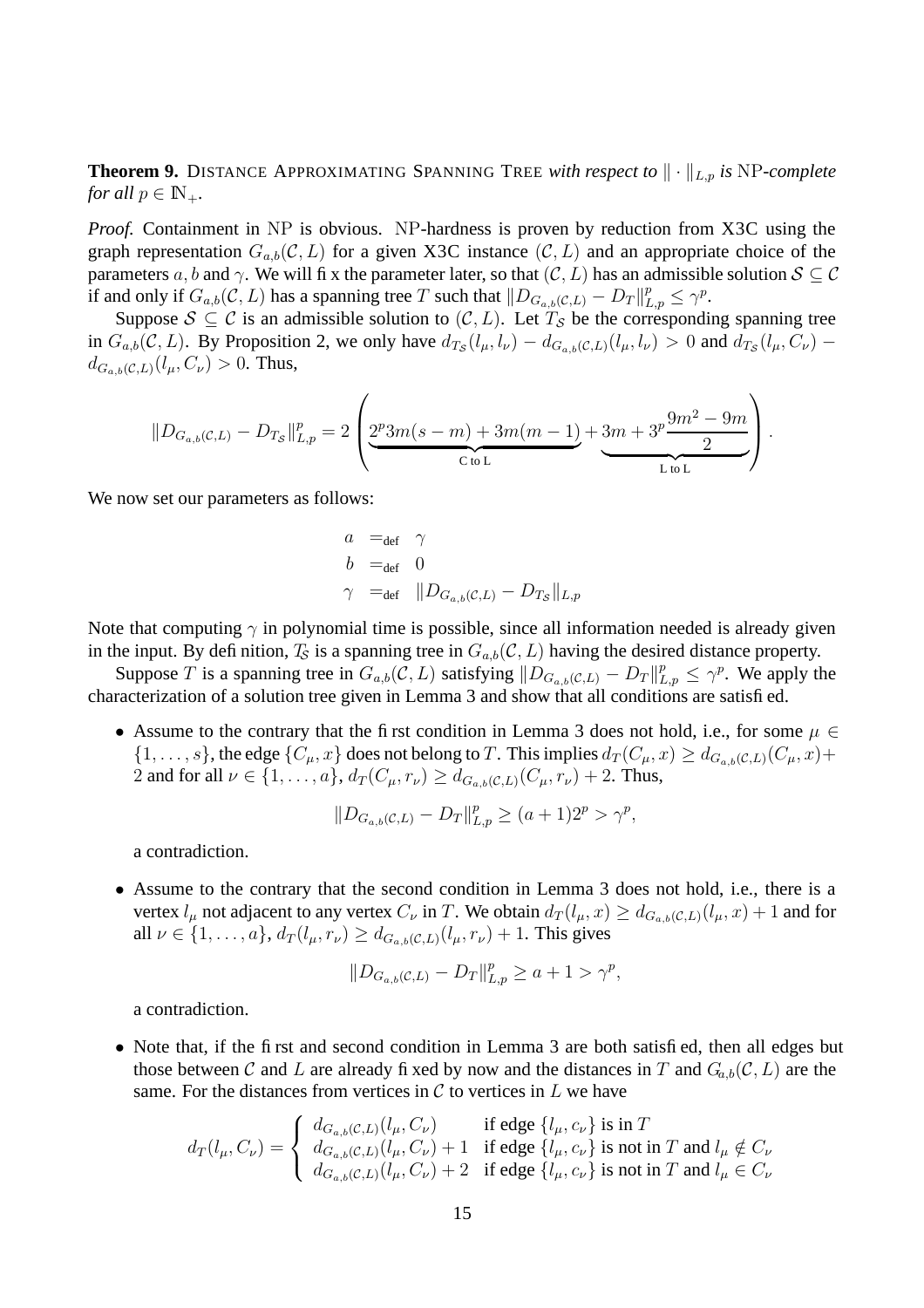Let  $h_i$  be the number of vertices  $C_\mu$  having exactly i neighbors in T. It clearly holds  $h_1 + h_2 +$  $h_3 + h_4 = s$  and  $h_2 + 2h_3 + 3h_4 = 3m$ . Moreover, we have

$$
\sum_{\mu=1}^{3m} \sum_{\nu=1}^{s} \left( d_{G_{a,b}(\mathcal{C},L)}(l_{\mu}, C_{\nu}) - d_{T}(l_{\mu}, C_{\nu}) \right)^{p} = 2 \left( 3s(m-1) + 2^{p} (3h_{1} + 2h_{2} + h_{3}) \right).
$$

For the distances between vertices in L, we obtain for  $\mu, \nu \in \{1, \dots, 3m\}$  and  $\mu \neq \nu$ ,

$$
d_T(l_\mu, l_\nu) = \begin{cases} d_{G_{a,b}(\mathcal{C},L)}(l_\mu, l_\nu) + 1 & \text{if edges } \{l_\mu, C_\kappa\} \text{ and } \{l_\nu, C_\kappa\} \text{ belong to } T \\ & \text{for some } \kappa \in \{1, \dots, s\} \\ d_{G_{a,b}(\mathcal{C},L)}(l_\mu, l_\nu) + 3 & \text{otherwise} \end{cases}
$$

Let g be the number of pairs  $(l_{\mu}, l_{\nu})$  such that  $\mu \neq \nu$  and for some  $\kappa \in \{1, \ldots, s\}$ , edges  $\{l_{\mu}, C_{\kappa}\}\$ and  $\{l_{\mu}, C_{\kappa}\}\$ exist in T. We calculate

$$
\sum_{\mu=1}^{3m} \sum_{\nu=1}^{3m} \left( d_{G_{a,b}(\mathcal{C},L)}(l_{\mu},l_{\nu}) - d_{T}(l_{\mu},l_{\nu}) \right)^{p} = g + 3^{p} (9m^{2} - 3m - g).
$$

The maximum possible value of g is  $6m$  and that of  $h_4$  is s both values simultaneously corresponding to the case that the third condition in Lemma 3 is satisfied. Assume to the contrary  $g < 6m$  and  $h_4 < s$ . Then we have

$$
||D_{G_{a,b}(C,L)} - D_T||_{L,p}^p - \gamma^p \ge
$$
  
- 6s(m - 1) - 6m - 3<sup>p</sup>(9m<sup>2</sup> - 9m) + 6s(m - 1) + 2<sup>p+1</sup> + g + 3<sup>p</sup>(9m<sup>2</sup> - 3m - g)  
= 2<sup>p+1</sup> + (3<sup>p</sup> - 1)(6m - g) > 1,

 $\Box$ 

a contradiction.

This proves the theorem by Lemma 3.

For proving NP-completeness for  $L_{\infty}$  matrix-norm, it is helpful to prove a completeness result first for the forced-edge version.

#### **Lemma 10.** *The forced-edge version of* DISTANCE APPROXIMATING SPANNING TREE *with respect to*  $\|\cdot\|_{L,\infty}$  *is* NP*-complete.*

*Proof.* The proof is the same as the one for DISTANCE MINIMIZING SPANNING TREE with respect to  $\|\cdot\|_{L,\infty}$  (see Theorem 6). The only difference in the reduction from 2-HITTING SET is that the parameter  $\gamma$  is now defined as  $2N + k$  (what is clear to follow from Lemma 4) for a 2-HITTING SET instance  $(C, \mathcal{S}, k)$ .  $\Box$ 

We now try to get rid of the forced edges. In order to achieve this, we replace forced edges by cycles such that deleting a forced edge will cause the distance between two cycle vertices to increase by more than the allowed threshold  $\gamma$ . A similar technique with two cycles was used in [6, Lemma 3] to guarantee that any minimum t-spanner (i.e., a spanning subgraph with smallest number of edges such that  $d_G(u, v) \le t \cdot d_T(u, v)$  for all  $u, v \in V$ ) contains a certain edge. However, this construction does not work in the context of additive distance growth and trees.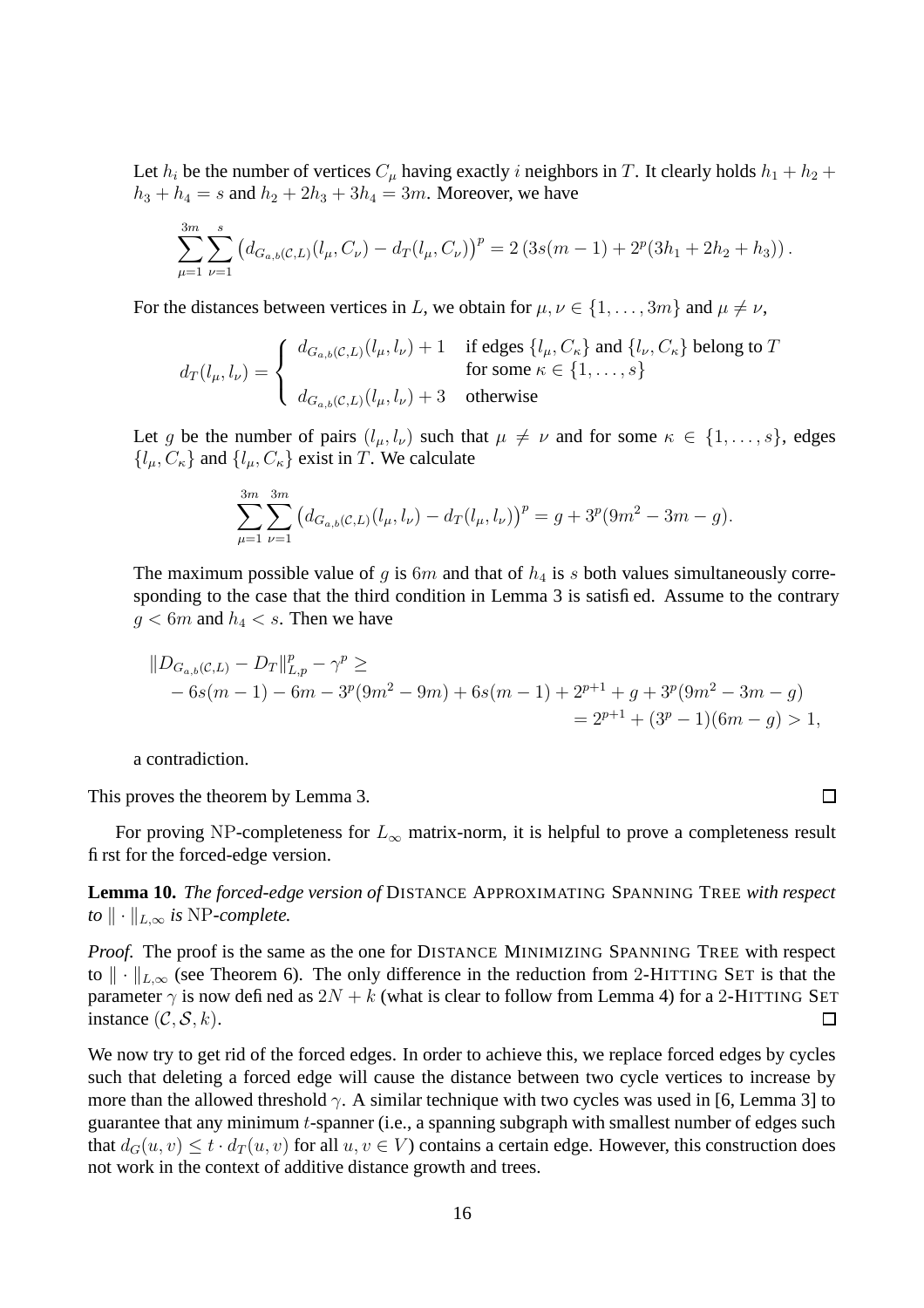**Lemma 11.** Let  $G = (V, E)$  be any graph and let  $\{v, w\}$  be an arbitrary non-bridge edge in G. For  $k > 3$ , let G' be the graph resulting from adding a path  $(v, u_1, \ldots, u_k, w)$  to G where  $u_\mu \notin V$  for *all*  $\mu \in \{1, \ldots, k\}$ . There exists a spanning tree T of G which includes the edge  $\{v, w\}$  and satisfies  $||D_T - D_G||_{L,\infty} \le k$  *if and only if there exists a spanning tree*  $T'$  *of*  $G'$  *such that*  $||D_{T'} - D_{G'}||_{L,\infty} \le k$ .

*Proof.* For any spanning tree T of a graph  $G = (V, E)$ , we define  $\delta_T(v) =_{\text{def}} \max_{w \in V} (d_T(v, w)$  $d_G(v, w)$ ). Let P be the path  $(v, u_1, \ldots, u_k, w)$  to be added to the graph  $G = (V, E)$  with respect to the edge  $\{v, w\}$ . That is,  $G' = G \cup P$ . We prove the two directions separately.

(⇒) Suppose there is a spanning tree T of G such that  $||D_T - D_G||_{L,\infty} \le k$  and edge  $\{v, w\}$ belongs to T. Without loss of generality, we assume that  $\delta_T(v) \leq \delta_T(w)$ . Define T to be the spanning tree in G' with edge set  $E(T) \cup E(P)$  by removing the edge  $\{u_{\lfloor \frac{k}{2}\rfloor}, u_{\lceil \frac{k+1}{2} \rceil}\}$  in the middle of P. We have two cases.

- Suppose  $\delta_T(v) < k$ . We have the following bounds on distance changes in T' with respect to  $G^{\prime}$ .
	- **–** For  $x, y \in V(G)$  we have  $d_{T}(x, y) \leq d_{G}(x, y) + k$ .
	- **–** For  $x, y \in V(P)$  we have  $d_{T}(x, y) \leq d_{G}(x, y) + k$ .
	- **−** For  $\mu \in \{1, ..., \lfloor \frac{k}{2} \rfloor\}$  $\left\{ \frac{k}{2} \right\}$  and  $y \in V(G)$  we find

$$
d_{T'}(u_{\mu}, y) - d_{G'}(u_{\mu}, y) = d_{T'}(u_{\mu}, v) + d_{T'}(v, y) - d_{G'}(u_{\mu}, v) - d_{G'}(v, y)
$$
  
=  $d_{T'}(v, y) - d_{G'}(v, y) \leq k.$ 

**−** For  $\mu \in \{\lceil \frac{k+1}{2} \rceil, \ldots, k\}$  and  $y \in V(G)$ , we have a similar inequality, if the shortest path from  $u_{\mu}$  to y in G' contains vertex w. Otherwise, we obtain

$$
d_{T'}(u_{\mu}, y) - d_{G'}(u_{\mu}, y) = d_{T'}(u_{\mu}, v) + d_{T'}(v, y) - d_{G'}(u_{\mu}, v) - d_{G'}(v, y)
$$
  
= 1 + d\_{T'}(v, y) - d\_{G'}(v, y) \le 1 + (k - 1) = k.

This completes the first case.

- Suppose  $\delta_T(v) = \delta_T(w) = k$ . For  $k \ge 0$  and for any vertex  $z \in V$ , define  $B_{=k}(z) = \delta_{\text{def}}(x)$  $V | d_T(x, z) - d_G(x, z) = k$ . First, we consider vertices  $x, y \in B_{=k}(v) \cup B_{=k}(w)$  and claim that
	- **–** either  $d_T(v, x) = d_T(w, x) + 1$  and  $d_T(v, y) = d_T(w, y) + 1$ **–** or  $d_T(w, x) = d_T(v, x) + 1$  and  $d_T(w, y) = d_T(v, y) + 1$ .

Assume to the contrary that this is not true, i.e., we have  $d_T(v, x) = d_T(w, x)+1$  and  $d_T(w, y) =$  $d_T(v, y) + 1$ . (By symmetry, it is enough consider this situation.) Now we may conclude that a path from x to y in T must pass v and w where x is nearer to w and y is nearer to v. Hence,

$$
d_T(x, y) - d_G(x, y)
$$
  
\n
$$
= d_T(x, w) + 1 + d_T(v, y) - d_G(x, y)
$$
  
\n
$$
\geq d_T(x, w) + 1 + d_T(v, y) - d_G(x, w) - d_G(v, y) - 1
$$
 (by triangle inequality)  
\n
$$
\geq d_T(x, w) - d_G(x, w) + d_T(v, y) - d_G(v, y) - 2
$$
 (edge  $\{v, w\}$  belongs to  $T$ )  
\n
$$
\geq 2k - 4
$$
 (since  $x, y \in B_{=k}(v) \cup B_{=k}(w)$ )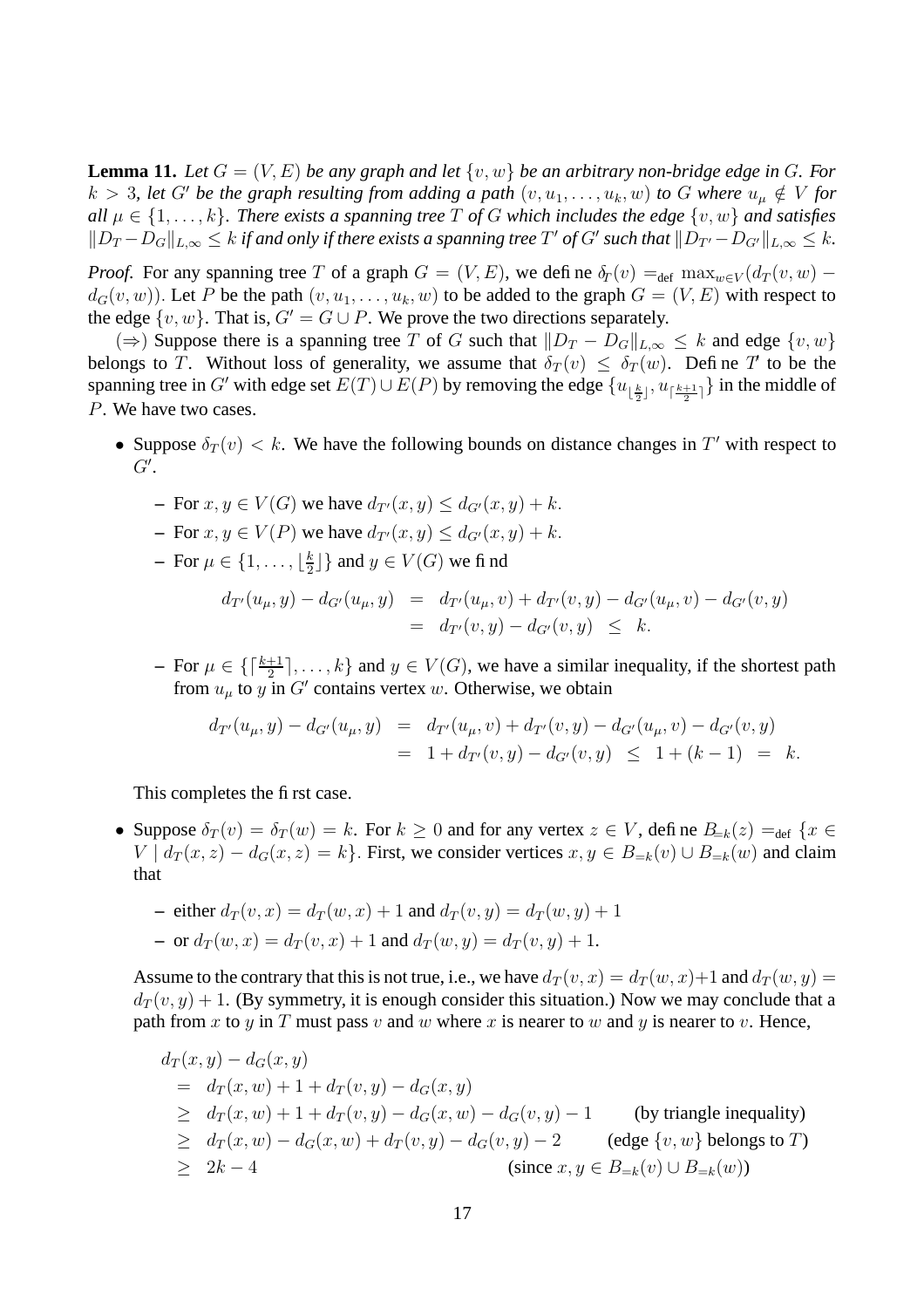For  $k > 4$  this leads to a contradiction and thus, our claim is true in this case. The case  $k \leq 4$ will be treated separately below.

So, without loss of generality, we suppose that  $d_T(v, x) = d_T(w, x) + 1$  and  $d_T(v, y) =$  $d_T(w, y) + 1$ . We obtain the following distance changes in T' with respect to G'

- **–** For  $x, y \in V(G)$  we trivially have  $d_{T}(u_{\mu}, y) \leq d_{G}(u_{\mu}, y) + k$ .
- $-$  For  $\mu \in \{1, \ldots, \lfloor \frac{k}{2} \rfloor\}$  $\left\{ \frac{k}{2} \right\}$  and  $y \in V(G)$ , the shortest path between  $u_{\mu}$  and y visits v. Thus,  $d_{T'}(u_{\mu}, y) \leq d_{G'}(u_{\mu}, y) + k.$
- **−** For  $\mu \in \{\lceil \frac{k+1}{2} \rceil + 1, \ldots, k\}$  and  $y \in V(G)$ , the shortest path between  $u_{\mu}$  and y visits w. Thus,  $d_{T}(u_{\mu}, y) \leq d_{G}(u_{\mu}, y) + k$ .
- $-$  For  $\mu = \lceil \frac{k+1}{2} \rceil$  $\frac{+1}{2}$  and  $y \in B_{=k}(v) \cup B_{=k}(w)$  we know from above that the shortest path between  $u_{\mu}$  and y visits w and hence,  $d_{T}(u_{\mu}, y) \leq d_{G}(u_{\mu}, y) + k$ . For  $y \notin B_{=k}(v)$  ∪  $B_{=k}(w)$  we obtain

$$
d_{T'}(u_{\mu}, y) - dG'(u_{\mu}, y) = d_{T'}(u_{\mu}, v) + d_{T'}(v, y) - d_{G'}(u_{\mu}, v) - d_{G'}(v, y)
$$
  
 
$$
\leq 1 + (k - 1) = k
$$

Finally, for  $k = 4$ , note that  $d_T(u_\mu, v) = d_G(u_\mu, v)$  and  $d_T(u_\mu, w) = d_G(u_\mu, w)$ , if we remove the edge  $\{u_2, u_3\}$ . Hence,

$$
d_{T'}(u_{\mu}, y) - d_{G'}(u_{\mu}, y) = \min (d_T(v, y) - d_G(v, y), d_T(w, y) - d_G(w, y)) \leq k.
$$

This completes the second case.

(  $\Leftarrow$  ) Suppose there is a spanning tree T' for G' with  $||D_{T'} - D_{G'}||_{L,\infty}$  ≤ k. We show that for any such tree, the edge  $\{v, w\}$  must be in T'. Note that  $\{v, w\}$  is in at least two cycles in G', where one is a cycle with P and another one is the cycle making  $\{v, w\}$  a non-bridge-edge in G. These cycles must be broken in order for  $T'$  to be a tree. We show that there is only one possibility to break these cycles (see Fig. 6 for illustration):

• Breaking the cycle in P at  $\{u_{\mu}, u_{\mu+1}\}\$  and the cycles in G at  $\{v, w\}$  yields

$$
d_{T'}(u_{\mu}, u_{\mu+1}) - d_{G'}(u_{\mu}, u_{\mu+1}) = d_{T'}(u_{\mu}, u_{\mu+1}) - 1
$$
  
= 
$$
d_{T'}(u_{\mu}, v) + d_{T'}(v, w) + d_{T'}(w, u_{\mu+1}) - 1
$$
  

$$
\geq d_{T'}(u_{\mu}, v) + 2 + d_{T'}(w, u_{\mu+1}) - 1
$$
  
=  $k + 1 > k$ ,

a contradiction.

• Breaking the cycles in P at  $\{v, w\}$  and any of the other one at an arbitrary edge, say  $\{x, y\}$  with  $y \notin \{v, w\}$  yields

$$
d_{T'}(x, y) - d_{G'}(x, y) = d_{T'}(x, y) - 1
$$
  
= 
$$
d_{T'}(x, y) + d_{T'}(v, w) + d_{T'}(w, y) - 1
$$
  

$$
\geq d_{T'}(x, v) + k + 1 > k,
$$

again a contradiction.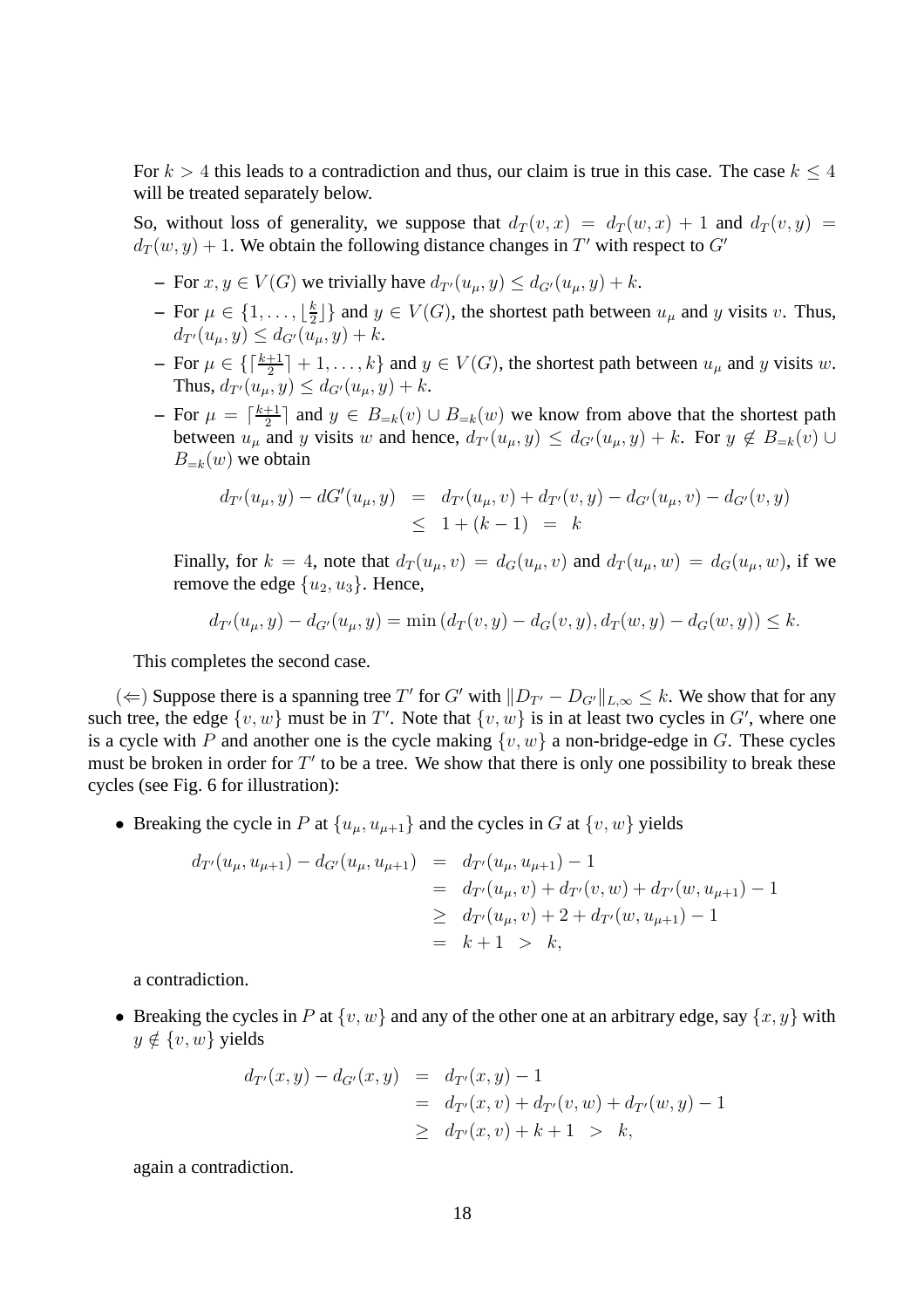

Figure 6: Illustration of the proof of Lemma 11. Only  $T_3$  has distance difference  $\leq k$  for  $i = \lfloor \frac{k}{2} \rfloor$  $\frac{k}{2}$ .

It follows that when breaking the cycle in G at any edge  $e \neq \{u, w\}$  and the cycle with P at the edge  $\{u_{\lfloor \frac{k}{2}\rfloor}, u_{\lceil \frac{k+1}{2}\rceil}\}\$ , we can "reverse" the assembly - that is we can omit the part of T' that spans P, and thus obtain a tree T of G for which  $||D_T - D_G||_{L,\infty} \le k$  and  $\{v, w\}$  is an edge in T.  $\Box$ 

From these two lemmas we easily obtain our result concerning the  $L_{\infty}$  matrix-norm.

**Theorem 12.** DISTANCE APPROXIMATING SPANNING TREE *with respect to*  $\|\cdot\|_{L,\infty}$  *is* NP-*complete* 

*Proof.* Using Lemma 10, we prove the NP-hardness by a reduction from the fixed-edge version of DISTANCE APPROXIMATING SPANNING TREE. We may restrict ourselves to instance  $(G, \gamma, E')$ with  $\gamma > 3$ . First, note that if E' contains any bridges, we may remove these from E' without changing the optimum solution to the given instance, as a bridge must be contained in any spanning tree of  $G$ . Second, if some edges in  $E'$  form a cycle, we may immediately reject the instance. Using Lemma 11 we describe the following reduction: for every edge  $\{v, w\} \in E'$  iteratively add a path  $(v, u_1, \ldots, u_k, w)$  with new vertices. Let G' be the resulting graph which of course can constructed in polynomial time in the size of G. An easy induction on the size of  $E'$  now shows that G has a spanning tree containing all edges of E' such that  $||D_T - D_G||_{L,\infty} \le \gamma$  if and only if  $G'$  has a spanning tree  $T'$ such that  $||D_{T'} - D_{G'}||_{L,\infty} \leq \gamma$ . □

We finally show the hardness with respect to the maximum column-sum norm.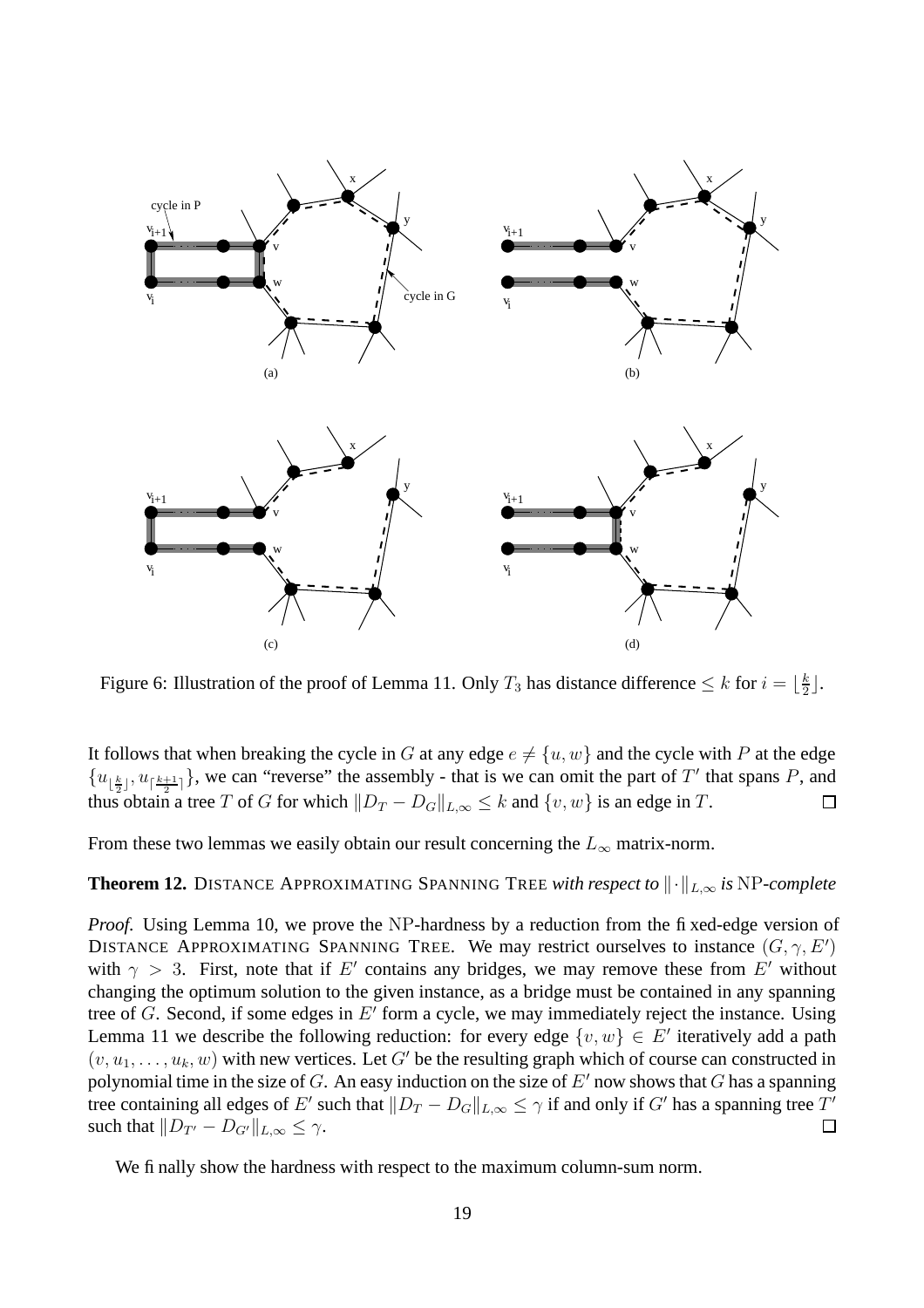**Theorem 13.** DISTANCE APPROXIMATING SPANNING TREE with respect to  $\|\cdot\|_1$  is NP-complete.

*Proof.* Containment in NP is obvious. We prove NP-hardness by reduction from X3C using the graph representation  $G_{a,b}(\mathcal{C}, L)$  for a given X3C instance  $(\mathcal{C}, L)$  and an appropriate choice of the parameters a, b and  $\gamma$ . We will fix the parameter later, so that  $(C, L)$  has an admissible solution  $S \subseteq C$ if and only if  $G_{a,b}(\mathcal{C}, L)$  has a spanning tree T such that  $||D_{G_{a,b}(\mathcal{C}, L)} - D_T||_1 \leq \gamma$ . We may suppose that  $s \ge 1$  and thus  $m \ge 1$ . For each  $\mu \in \{1, \ldots, 3m\}$ , let  $h(\mu)$  denote the number of sets of C in which  $l_{\mu}$  appears, i.e.,  $h(\mu) = ||\{\nu \mid l_{\mu} \in C_{\nu}\}||$ . Define  $h_{max} =_{def} max_{\mu} h(\mu)$ .

Suppose  $S \subseteq \mathcal{C}$  is an admissible solution to  $(\mathcal{C}, L)$ . Let  $T_S$  be the corresponding spanning tree in  $G_{a,b}(\mathcal{C}, L)$ . The vertices in the sets R, X, L, and K all have the same column sums. We calculate for  $\mu \in \{1, \ldots, s\}, \nu \in \{1, \ldots, 3m\}, \text{ and } \kappa \in \{1, \ldots, b\}$ :

$$
\sum_{v \in V} d_T(r_{\mu}, v) - d_{G_{a,b}(C,L)}(r_{\mu}, v) = 0
$$
\n
$$
\sum_{v \in V} d_T(x, v) - d_{G_{a,b}(C,L)}(x, v) = 0
$$
\n
$$
\sum_{v \in V} d_T(l_{\nu}, v) - d_{G_{a,b}(C,L)}(l_{\nu}, v) = s + h(\nu) + 9m - 9 + b(9m - 7)
$$
\n
$$
\sum_{v \in V} d_T(k_{\nu,\kappa}, v) - d_{G_{a,b}(C,L)}(k_{\nu,\kappa}, v) = s + h(\nu) + 9m - 9 + b(9m - 7)
$$

For vertices in C we have to make a distinction between vertices with one neighbor in  $T$  and vertices with four neighbors in T. We obtain for  $\mu \in \{1, \ldots, s\}$ :

$$
\sum_{v \in V} d_T(C_{\mu}, v) - d_{G_{a,b}(\mathcal{C}, L)}(C_{\mu}, v) = \begin{cases} (3m+3)(b+1) & \text{if } C_{\mu} \text{ has one neighbor in } T_{\mathcal{S}} \\ (3m-3)(b+1) & \text{if } C_{\mu} \text{ has four neighbors in } T_{\mathcal{S}} \end{cases}
$$

We set our parameters in the following way:

$$
a =_{def} \gamma + 1
$$
  
\n
$$
b =_{def} s + 1
$$
  
\n
$$
\gamma =_{def} s + h_{max} + 9m - 9 + b(9m - 7)
$$

This gives  $||D_{G_{a,b}(\mathcal{C},L)} - D_T||_1 = s + h_{\text{max}} + 9m - 9 + b(9m-7) = \gamma$ . Consequently,  $T_{\mathcal{S}}$  is a spanning tree of  $G_{a,b}(\mathcal{C}, L)$  having the desired distance property.

Suppose T is a spanning tree in  $G_{a,b}(\mathcal{C}, L)$  satisfying  $||D_{G_{a,b}(\mathcal{C}, L)} - D_T||_1 \leq \gamma$ . We apply the characterization of a solution tree given in Lemma 3 and show that all conditions are satisfied.

• Assume to the contrary that the first condition in Lemma 3 does not hold, i.e., for some  $\mu \in$  $\{1, \ldots, s\}$ , the edge  $\{C_u, x\}$  does not belong to T. Then

$$
\sum_{v \in V} d_T(C_{\mu}, v) - d_{G_{a,b}(\mathcal{C}, L)}(C_{\mu}, v) \ge 4a > \gamma,
$$

a contradiction.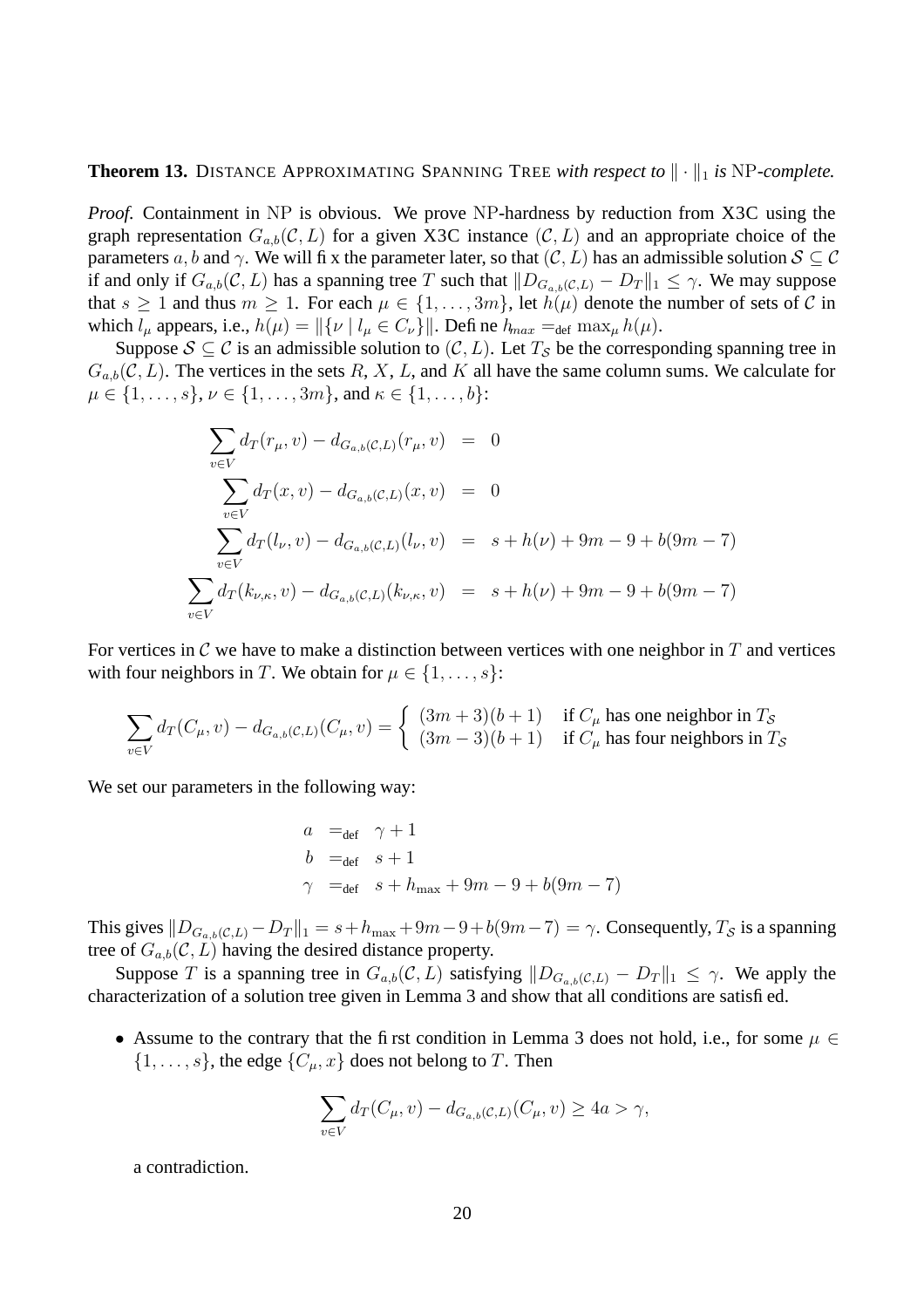• Assume to the contrary that the second condition in Lemma 3 does not hold, i.e., there is a vertex  $l_{\mu}$  not adjacent to any vertex  $C_{\nu}$  in T. Then

$$
\sum_{v \in V} d_T(l_\mu, v) - d_{G_{a,b}(\mathcal{C}, L)}(l_\mu, v) \ge a > \gamma,
$$

a contradiction.

• Note that, if the first and second condition in Lemma 3 are both satisfied, then all edges but those between C and L are already fixed by now and the distances in T and  $G_{a,b}(\mathcal{C}, L)$  are the same. Assume to the contrary that the third condition in Lemma 3 does not hold, i.e., there is a vertex  $C_{\mu}$  having two or three neighbors in T. Let  $l_{\nu}$  be a neighbor of such a vertex  $C_{\mu}$  and let  $\deg_T(C_\mu)$  denote the number of neighbors of  $C_\mu$  in  $T$ . Then, we conclude

$$
\sum_{v \in V} d_T(l_{\nu}, v) - d_{G_{a,b}(C,L)}(l_{\nu}, v)
$$
\n
$$
= s + h(l_{\nu}) - 2 + \deg_T(C_{\mu}) - 2 + 3(3m - \deg_T(C_{\mu}) + 1)(b + 1)
$$
\n
$$
= \gamma - s - h_{max} - 9m + 9 - b(9m - 7)s + h(l_{\nu}) - 4 + \deg_T(C_{\mu}) + 3(3m - \deg_T(C_{\mu}) + 1)(b + 1)
$$
\n
$$
= \gamma + (h(l_{\nu}) - h_{max}) + 8 - 2\deg_T(C_{\mu}) + b(10 - 3\deg_T(C_{\mu}))
$$
\n
$$
\geq \gamma - s + b > \gamma,
$$

a contradiction.

This proves the theorem by Lemma 3.

#### **6 Trees that Approximate Centralities**

A centrality measure is a mapping from the vertices of a graph to real numbers. Closeness centrality  $c_G : V \to \mathbb{R}$  for a graph G is defined for all  $v \in V$  as follows [2, 26]:

$$
c_G(v) =_{\text{def}} \left(\sum_{t \in V} d_G(v, t)\right)^{-1}
$$

It is clear from the definition that for each subgraph G of a graph G, we have  $c_G(v) > c_{G'}(v)$  for all vertices  $v$  in the graph.

We are interested in the problem of computing a spanning tree of a given graph such that its centrality function is as close as possible to the centrality function of the graph under some vector norms. We consider the following decision version of that problem.

Problem: CLOSENESS APPROXIMATING SPANNING TREE (with respect to  $\|\cdot\|_r$ ) Input: A graph G (not necessarily connected) and an algebraic number  $\gamma$ Question: Does G contain a spanning tree T with  $||c_G - c_T||_r \le \gamma$ ?

It turns out that computing trees approximating the closeness centrality best possible with respect to the average deviation is computationally hard.

 $\Box$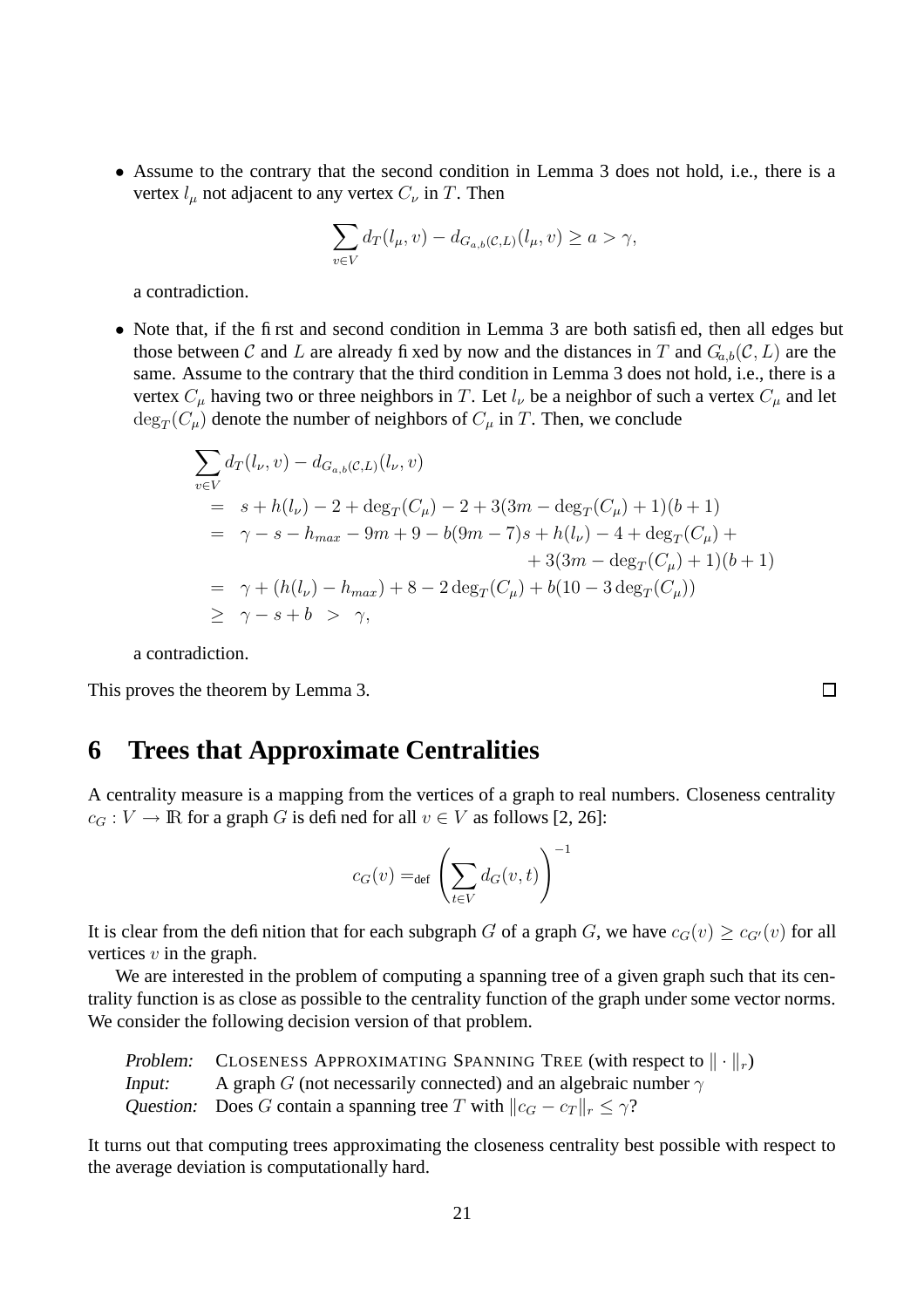**Theorem 14.** CLOSENESS APPROXIMATING SPANNING TREE *with respect to*  $\|\cdot\|_1$  *is* NP*-complete.* 

*Proof.* Containment in NP is obvious. We prove NP-hardness by reduction from X3C using a graph representation slightly different to the one we used so far. The difference lies in the following: the graph representation  $G_{a,b}(\mathcal{C}, L)$  for an X3C instance  $(\mathcal{C}, L)$  has edges  $\{l_{\mu}, l_{\nu}\}$  for all pairs of literal vertices. In our new graph representation  $G^*_{a,b}(\mathcal{C}, L) = (V^*, E^*)$  we omit these edges, i.e., we have

$$
V^* = V
$$
  
\n
$$
E^* = E \setminus \{ \{l_\mu, l_\nu\} \mid \mu, \nu \in \{1, ..., 3m\} \text{ and } \mu \neq \nu \}
$$

where  $G_{a,b}(\mathcal{C}, L) = (V, E)$ . It is easy to see that Lemma 3 also holds for the new graph representation. Later we will set the parameters a, b and  $\gamma$  in a way that  $(C, L)$  has an admissible solution  $S \subseteq C$  if and only if  $G_{a,b}^*(\mathcal{C}, L)$  has a spanning tree T such that  $||c_{G_{a,b}^*(\mathcal{C}, L)} - c_T||_1 \leq \gamma$ . In the following we may restrict ourselves to the cases where  $m \geq 5$ .

Suppose  $S \subseteq \mathcal{C}$  is an admissible solution to  $(\mathcal{C}, L)$ . Let  $T_S$  be the corresponding spanning tree in  $G^*_{a,b}(\mathcal{C}, L)$ . We obtain

$$
c_{T_S}(v)^{-1} = \begin{cases} 2s + 3(3 + 4b)m + 2a - 1 & \text{if } v \in R \\ s + 3(2 + 3b)m + a & \text{if } v \in X \\ 2s + 3(3 + 4b)m + 2a - 6(b + 1) - 1 & \text{if } v \in S \\ 2s + 3(3 + 4b)m + 2a - 1 & \text{if } v \in C \setminus S \\ 3s + 3(4 + 5b)m + 3a - 8(b + 1) & \text{if } v \in L \\ 4s + 3(5 + 6b)m + 4a - 8(b + 1) - 1 & \text{if } v \in K \end{cases}
$$

We set our parameters as follows:

$$
a =_{def} 3s(b+1) + 3m(s-1)(b+1) + 3m(m-1)(b+1)2
$$
  
\n
$$
b =_{def} 9s + 1
$$
  
\n
$$
\gamma =_{def} ||c_{G_{a,b}^*(c,L)} - c_{Ts}||_1
$$

Thus,  $T_S$  is a spanning tree of  $G^*_{a,b}(\mathcal{C}, L)$  having the desired centrality property. Note that all parameters and the graph representation  $G^*_{a,b}(\mathcal{C}, L)$  can be computed in polynomial time in the size of  $(\mathcal{C}, L)$ . In particular, it is not necessary to know exactly the vertices of  $S$ .

Suppose that T is a spanning tree of  $G^*_{a,b}(\mathcal{C}, L)$  satisfying  $||c_{G^*_{a,b}(\mathcal{C}, L)} - c_T||_1 \leq \gamma$ . We compare the centrality of each vertex in the tree  $T$  with its centrality in a hypothetical solution tree for the X3C instance  $(C, L)$ . For  $v \in V$ , define imitating centralities  $\hat{c}(v)$  as follows: if  $v \in V \setminus C$ , then  $\hat{c}(v)$  is equal to the values  $c_{T_{\mathcal{S}}}$  from above; for vertices  $v \in \mathcal{C}$ , we define

$$
\hat{c}(v)^{-1} =_{\text{def}} \begin{cases} 2s + 3(3 + 4b)m + 2a - 6(b + 1) - 1 & \text{if } v \in \{C_1, \dots, C_m\} \\ 2s + 3(3 + 4b)m + 2a - 1 & \text{if } v \in \{C_{m+1}, \dots, C_s\}, \end{cases}
$$

i.e., the clause vertices  $C_1, \ldots, C_m$  simulate an admissible solution to  $(C, L)$ . Note that  $||c_{G^*_{a,b}(C,L)} \hat{c}$ <sub>1</sub> =  $\gamma$ . We apply the characterization of a solution tree in Lemma 3 (in the version suitable for the graph representation  $G^*_{a,b}(\mathcal{C}, L)$  and show that all conditions are satisfied.

• Assume to the contrary that the first condition in Lemma 3 does not hold, i.e., for some  $\mu \in$  $\{1,\ldots,s\}$ , the edge  $\{C_{\mu},x\}$  does not belong to T. Simple calculations yield the following bounds on deviations from the imitating centralities.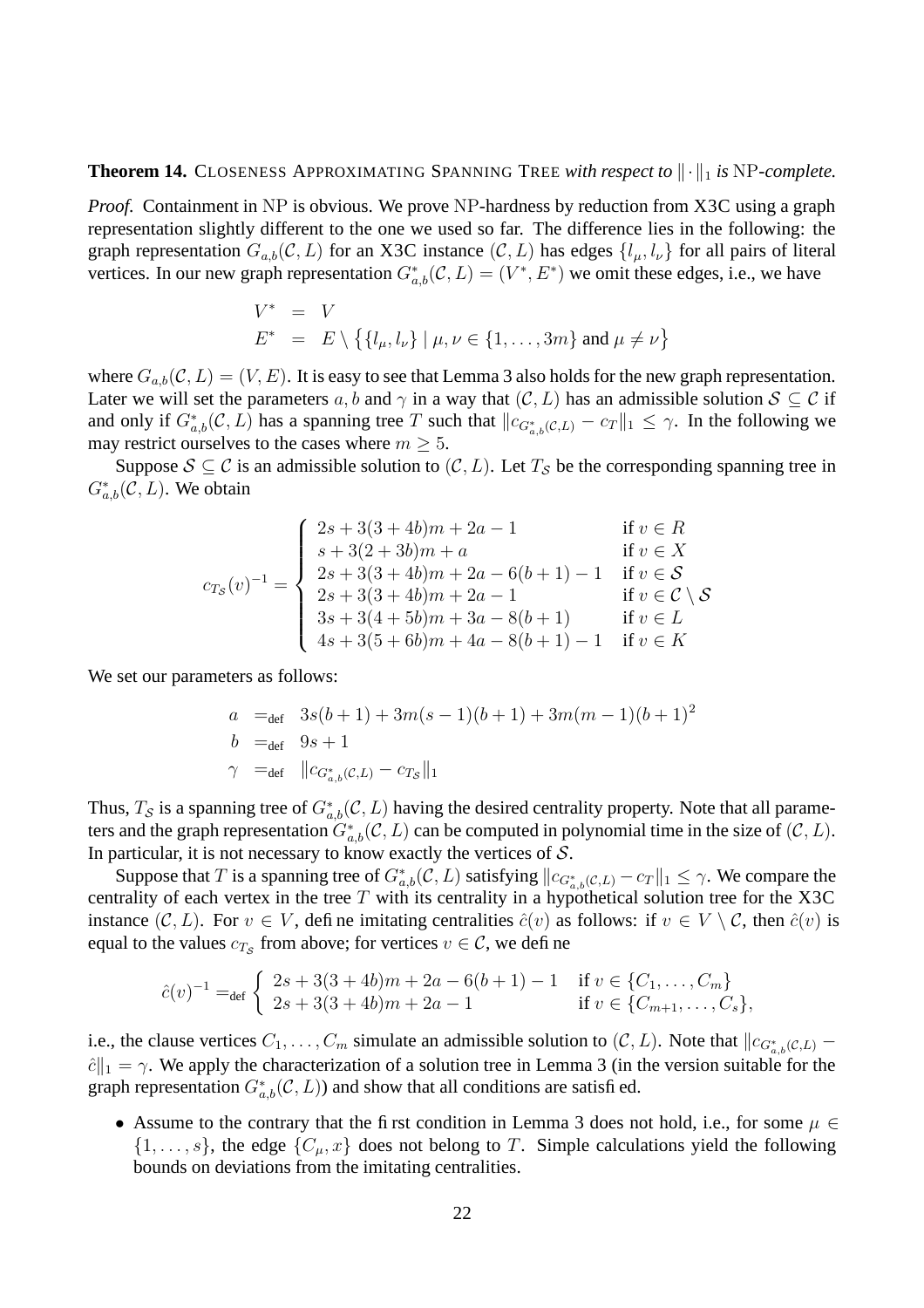- **–** For  $v \in R \cup X$  we obtain  $c_T(v)^{-1} \ge \hat{c}(v)^{-1} + 2$ . Note that this inequality is crucial in getting a contradiction as it holds for  $a + 1$  vertices.
- **−** For  $v \in \mathcal{C}$  we obtain  $c_T(v)^{-1} \ge \hat{c}(v)^{-1} 6(b+1)$ .
- **−** For  $v \in L \cup K$ , we have  $c_T(v)^{-1} \ge \hat{c}(v)^{-1} 2(s-1) 6(m-1)(b+1)$ .

Thus, using the identity  $\frac{1}{x+y} = \frac{1}{x} - \frac{y}{x(x+y)}$  which is at least true whenever  $x > 0$  and  $y \neq -x$ , the total centrality of  $T$  can be estimated as

$$
\sum_{v \in V} c_T(v) \leq \left(\sum_{v \in V} \hat{c}(v)\right) - \frac{2(a+1)}{(a+c_1)(a+c_2)} + \frac{A}{(2a+c_3)(2a+c_4)}
$$

where  $c_1, c_2, c_3, c_4$  and A are appropriate positive integers (that depend on s, m, and b). It is clear that the latter sum in the inequality is negative for  $a$  large enough. Inspecting the concrete values

$$
c_1 = s + 3(2 + 3b)m
$$
  
\n
$$
c_2 = s + 3(2 + 3b)m + 2
$$
  
\n
$$
c_3 = 2s + 3(3 + 4b)m - 6(b + 1) - 1
$$
  
\n
$$
c_4 = 2s + 3(3 + 4b)m - 12(b + 1) - 1
$$
  
\n
$$
A = 6s(b + 1) + 6m(s - 1)(b + 1) + 18m(m - 1)(b + 1)^2
$$

we see that  $0 \le c_1 \le c_3$  and  $0 \le c_2 \le c_4$  for  $m \ge 5$ . Thus, our choice of a from above is appropriate. Hence,

,

$$
||c_{G_{a,b}^*(\mathcal{C},L)} - c_T||_1 > ||c_{G_{a,b}^*(\mathcal{C},L)} - \hat{c}||_1 = \gamma,
$$

a contradiction.

- The second condition of Lemma 3 holds because T is a spanning tree of  $G^*_{a,b}(\mathcal{C}, L)$ .
- Note that, if the first and second condition in Lemma 3 are both satisfied, then all edges but those between C and L are already fixed by now and the distances in T and  $G_{a,b}(\mathcal{C}, L)$  are the same. Assume to the contrary that the third condition in Lemma 3 does not hold, i.e., there is a vertex  $C_{\mu}$  having two or three neighbors in T. Let  $\deg_T(v)$  denote the degree of vertex v in T. We consider several cases:
	- **−** For  $v \in R \cup X$  we clearly obtain  $c_T(v)^{-1} = \hat{c}(v)^{-1}$ .
	- **−** For  $v \in \mathcal{C}$  we have  $c_T(v)^{-1} \ge \hat{c}(v)^{-1} 6(b+1)$ .
	- **−** For  $v \in L$  it suffices to have  $q_T(v)^{-1} \ge \hat{c}(v)^{-1}$ .
	- **–** For  $v \in K$  we obtain  $c_T(v)^{-1} \ge \hat{c}(v)^{-1} + 2(b+1)(4 \deg_T(u))$  where  $u \in \mathcal{C}$  and T contains edges  $\{v, w\}$  and  $\{w, u\}$  for some  $w \in L$ . Note that since there is a vertex in C with at most three neighbors in T, there are at least b vertices in K such that  $c_T(v)^{-1} \ge$  $\hat{c}(v)^{-1} + 2(b+1)$ . This is the crucial inequality in getting a contradiction.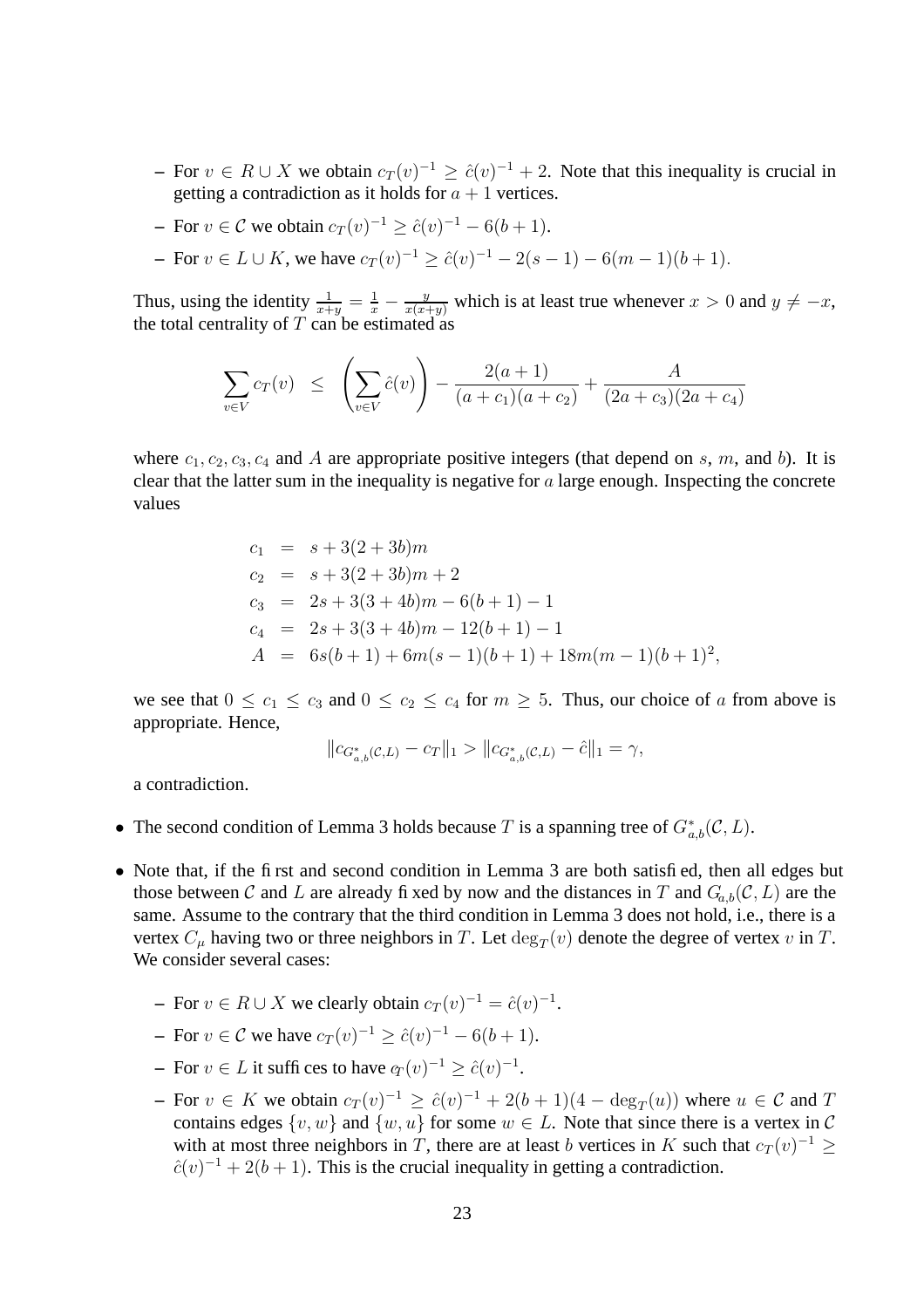Using the identity  $\frac{1}{x+y} = \frac{1}{x} - \frac{y}{x(x+y)}$  $\frac{y}{x(x+y)}$  from above once more, we get the following estimation for the total centrality:

$$
\sum_{v \in V} c_T(v) \le \left(\sum_{v \in V} \hat{c}(v)\right) + \frac{6s(b+1)}{\hat{c}(v_0)^{-1}(\hat{c}(v_0)^{-1} - 6(b+1))} - \frac{2(b+1)b}{\hat{c}(u_0)^{-1}(\hat{c}(u_0)^{-1} + 4(b+1))},
$$

where  $v_0 \in \mathcal{C}$  and  $u_0 \in K$ . An easy estimation of the relation between  $\hat{c}(v_0)^{-1}$  and  $\hat{c}(u_0)^{-1}$ shows that, for  $m > 5$ , the latter difference is at most

$$
\frac{18s(b+1) - 2(b+1)b}{\hat{c}(u_0)^{-1}(\hat{c}(u_0)^{-1} + 4(b+1))} < 0,
$$

by our choice of *b*. Hence,

$$
||c_{G_{a,b}^*(\mathcal{C},L)} - c_T||_1 > ||c_{G_{a,b}^*(\mathcal{C},L)} - \hat{c}||_1 = \gamma,
$$

 $\Box$ 

a contradiction.

This proves the theorem by Lemma 3.

**Corollary 15.** CLOSENESS APPROXIMATING SPANNING TREE with respect to  $\|\cdot\|_{L,1}$  is NP-complete, *even restricted to planar graphs.*

*Proof.* Observe that the graph representation used in the proof of Theorem 14 always produces planar graphs, if X3C instance are assumed not to contain two or more identical clauses.  $\Box$ 

#### **7 Conclusion**

We have introduced the problem of combinatorial network abstraction and systematically studied it for the natural case of trees and distance-based similarity measures (distance minimization, distance approximation, and centrality approximation). This provides the first computational complexity study in this area, presented in a unifying framework. Notably, all problems are NP-complete independent of the norms used, except for the case of minimizing distances with respect to the  $L_{\infty}$  matrix-norm which is the polynomial-time solvable minimum diameter spanning tree problem [8, 16].

Although we do not exactly understand at this point what makes the problems computationally hard, a simple observation is that the more closely the sub-trees and the graphs are related the more likely the problem is hard. As an example, it is harder to approximate the distances of the original graph (DISTANCE APPROXIMATING SPANNING TREE) than to optimize the tree itself (DISTANCE MINIMIZING SPANNING TREE) with respect to the  $L_{\infty}$  norm. On the other hand, as we have shown, DISTANCE MINIMIZING SPANNING TREE becomes NP-complete if some edges of the original graph have to be kept. For instance, ILP formulations of DISTANCE MINIMIZING SPANNING TREE and DISTANCE APPROXIMATING SPANNING TREE with respect to  $\|\cdot\|_{L,\infty}$  are not very different, however, the first problem leads to an ILP with a homogenous set of constraint inequalities whereas the latter problem's set of constraint inequalities is inhomogenous. This not only provides a promising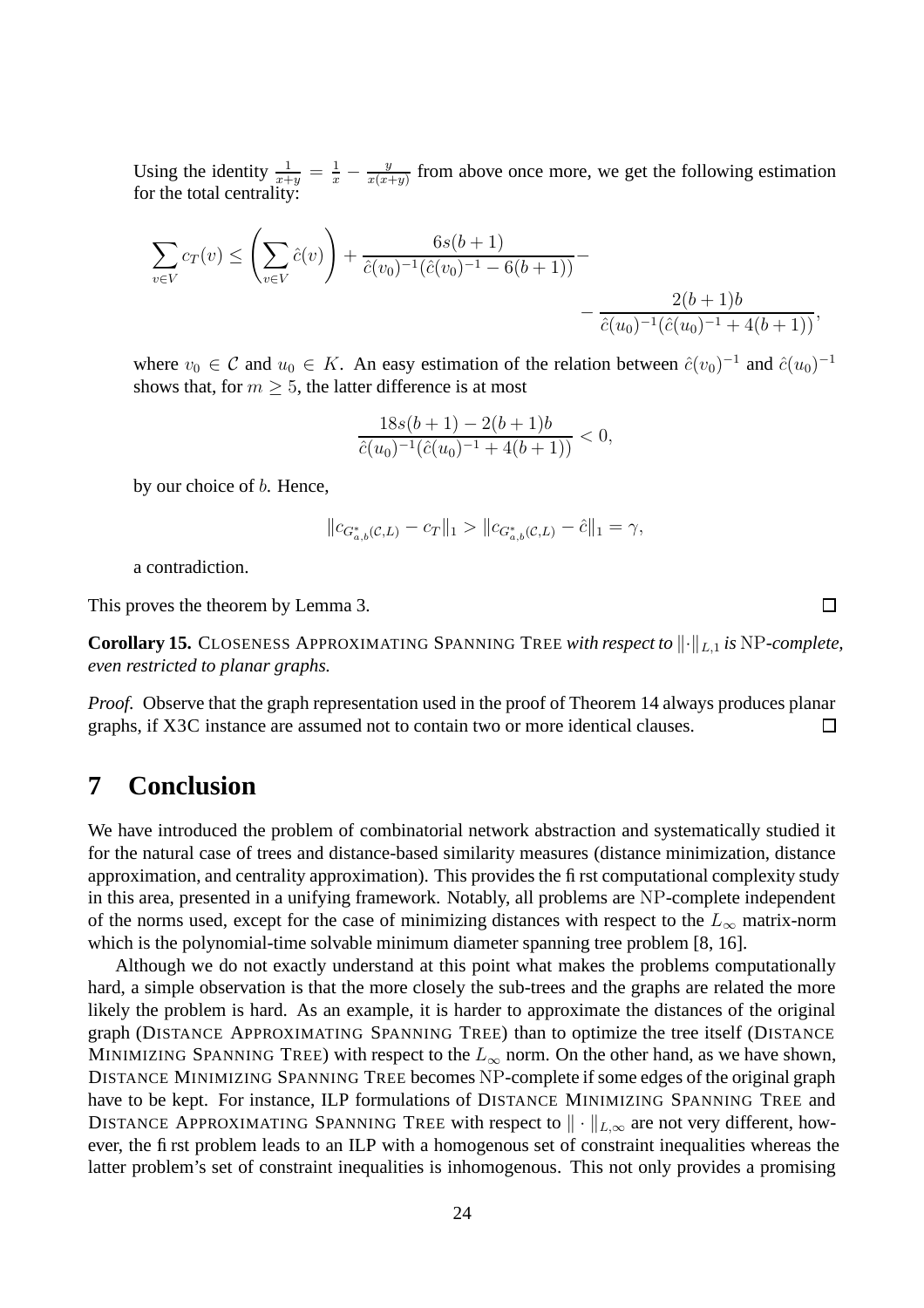way for a better understanding of differences of these problems but also to approximation algorithms. A direct link between the subgraph and the given graph is essential for network abstraction (independent of the pattern classes and similarity measures) and it seems that it is exactly this link that also makes the problems hard. Hence, it is inevitable to look for approximation algorithms, exponential algorithms with small bases, or fixed-parameter algorithms.

An interesting technical problem is also left open. No results are known with respect to the spectral norm  $\|\cdot\|_2$ , i.e.,  $\|A\|_2 = \lambda_{\max}(A)$  where  $\lambda_{\max}(A)$  is the largest eigenvalue of any symmetric matrix  $A \in \mathbb{R}^{n \times n}$ . Notice that for any symmetric matrix A, we have  $||A||_2 \leq ||A||_{L,\infty} \leq ||A||_{L,p}$  for all  $p \in \mathbb{N}_+$  and  $||A||_2 \le ||A||_{L,\infty} \le ||A||_1 = ||A||_{\infty}$ . Can we expect that computing distance-minimizing spanning trees with respect to  $\|\cdot\|_2$  is polynomial-time solvable (in the light that NP-completeness appears with coarser norms) ?

**Acknowledgments.** We thank Klaus Holzapfel and Alexander Offtermatt-Souza for helpful discussions and hints.

#### **References**

- [1] Baruch Awerbuch. Complexity of network synchronization. *Journal of the ACM*, 32(4):804– 823, 1985.
- [2] Murray A. Beauchamp. An improved index of centrality. *Behavioral Science*, 10:161–163, 1965.
- [3] Ulrik Brandes and Thomas Erlebach, editors. *Network Analysis: Methodological Foundations*, volume 3418 of *Lecture Notes in Computer Science*. Springer-Verlag, 2005.
- [4] Ulrik Brandes and Dagmar Handke. NP-completeness results for minimum planar spanners. *Discrete Mathematics & Theoretical Computer Science*, 3(1):1–10, 1998.
- [5] Andreas Brandst¨adt, Victor Chepoi, and Feodor Dragan. Distance approximating trees for chordal and dually chordal graphs. *Journal of Algorithms*, 30(1):166–184, 1999.
- [6] Leizhen Cai. NP-completeness of minimum spanner problems. *Discrete Applied Mathematics*, 48(2):187–194, 1994.
- [7] Leizhen Cai and Derek G. Corneil. Tree spanners. *SIAM Journal on Discrete Mathematics*, 8(3):359–387, 1995.
- [8] Paolo M. Camerini, Giulia Galbiati, and Francesco Maffioli. Complexity of spanning tree problems: Part I. *European Journal of Operational Research*, 5(5):346–352, 1980.
- [9] L. Paul Chew. There are planar graphs almost as good as the complete graph. *Journal of Computer and System Sciences*, 39(2):205–219, 1989.
- [10] Elias Dahlhaus, Peter Dankelmann, Wayne Goddard, and Henda C. Swart. MAD trees and distance-hereditary graphs. *Discrete Applied Mathematics*, 131(1):151–167, 2003.